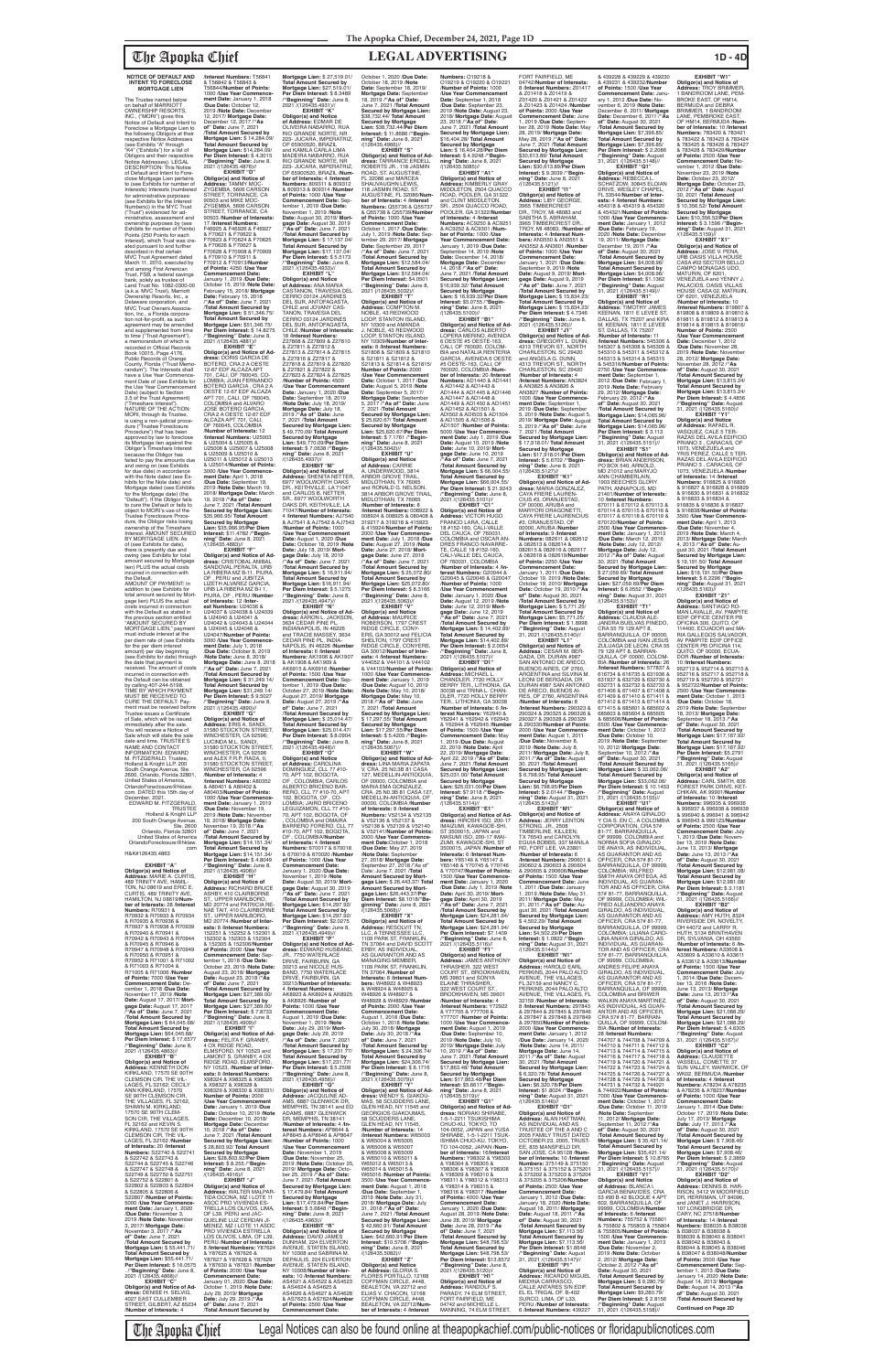The Apopka Chief Legal Notices can also be found online at theapopkachief.com/public-notices or floridapublicnotices.com

**Mortgage Lien:** \$15,802.77/ **Total Amount Secured by Mortgage Lien:** \$ 15,802.77/**Per Diem Interest:** \$ 3.8592 /"**Beginning"**<br>**Date:** August 31, 2021<br>/(126435.5172)//

# The Apopka Chief **LEGAL ADVERTISING 1D - 4D**

**EXHIBIT "E2" Obligor(s) and Notice of Address:** MARIA DE LA LUZ RUIZ, PLAZA DEL CLAUSTRO 4014 LO BARNECHEA, SANTIAGO, OF 00000, CHILE/**Number of Interests:** 5 /**Interest Numbers:** B55322 & B55323 & B55324 & B55325 & B55326/**Number of Points:** 1250 /**Use Year Commencement Date:** January 1, 2014 /**Due Date:** November 28, 2019 /**Note Date:** August 28, 2013/ **Mortgage Date:** August 28, 2013 /**"As of" Date:** August 30, 2021 /**Total Amount Secured by Mortgage Lien:** \$ 10,095.02/ **Total Amount Secured by Mortgage Lien:** \$ 10,095.02/**Per Diem Interest:** \$ 3.2759 /**"Beginning" Date:** August 31, 2021<br>/(126435.5173)//

**EXHIBIT "G2" Obligor(s) and Notice of<br><b>Address:** VICKI L. KORN,<br>167 LAKESIDE DRIVE<br>APT 1517, ST CHARLES, IL 60174/**Number of Interests:** 6 /**Interest Numbers:** C14149 & C14221 & C14222 & C14223 & C14224 & C14225/**Number of Points:** 1500 /**Use Year Commencement Date:** January 1, 2014 /**Due Date:** February 9, 2020 /**Note Date:** October 9, 2013/ **Mortgage Date:** October 9,<br>2013 /**"As of" Date:** August<br>30, 2021 /**Total Amount Secured by Mortgage Lien:** \$ 10,753.52/ **Total Amount Secured by Mortgage Lien:** \$ 10,753.52/**Per Diem Interest:** \$ 3.2218 /**"Beginning" Date:** August 31, 2021 /(126435.5176)//<br>**"EXHIBIT "H2** 

**EXHIBIT "F2" Obligor(s) and Notice of Address:** ERIKA COROMO-TO CASTILLO, 11048 NW 72nd TERRACE, DORAL, FL 33178/**Number of Interests:** 16 /**Interest Numbers:** B75727 & B75728 & B75729 & B75730 & B75731 & B75732 & B75733 & B75734 & B75735 & B75736 & B75737 & B75738 & B75739 & B75740 & B75741 & B75742/**Number of Points:** 4000 /**Use Year Commencement Date:** January 1, 2014 /**Due Date:** February 1, 2020 /**Note Date:** September 30, 2013/ **Mortgage Date:** September 30, 2013 /**"As of" Date:** August 30, 2021 /**Total Amount Secured by Mortgage Lien:** \$ 22,228.19/ **Total Amount Secured by Mortgage Lien:** \$22,228.19/**Per Diem Inter-est:** \$ 5.5159 /**"Beginning" Date:** August 31, 2021 /(126435.5174)//

**Obligor(s) and Notice of Address:** REBECCA L. SCHATZOW, 30845 ELOIAN DRIVE, WESLEY CHAPEL, FL 33545/**Number of Interests:** 4 /**Interest Numbers:** C58533 & C58534 & C58535 & C58536/**Number of Points:** 1000 /**Use Year Commencement Date:** January 1, 2014 /**Due Date:** February 17, 2020 /**Note Date:** December 17, 2013/ **Mortgage Date:** December 17, 2013 /**"As of" Date:** August 30, 2021 /**Total Amount Secured by Mortgage Lien:** \$11,688.54/ **Total Amount Secured by Mortgage Lien:** \$ 11,688.54/**Per Diem Interest:** \$3.6626 /"**Beginning"**<br>**Date:** August 31, 2021<br>/(126435.5178)// **EXHIBIT "J2" Obligor(s) and Notice of<br>Address: FERNANDO DE Address:** FERNANDO DE<br>LOS SANTOS ANAYA, GA-<br>LEANA 465 COL. CENTRO,<br>SAN LUIS POTOSI, SL 78000, MEXICO and MARIA DEL PILAR MARTINEZ BAZUA, GALEANA 465 COL CENTRO, SAN LUIS PO-TOSI, SL 78000, MEXICO /**Number of Interests:** 32 /**Interest Numbers:** C10511 & C10512 & C10513 & C10514 & C10515 & C10516 & C10517 & C10518 & C10519 & C10520 & C10521 & C10522 & C10523 & C10524 & C10525 & C10526 & C10527 & C10528 & C10529 & C10530 & C10641 & C10642 & C10643 & C10644 & C10645 & C10646 & C10647 & C10648 & C10649 & C10650 & C10651 & C10652/**Number of Points:** 8000 /**Use Year Commencement Date:** January 1, 2014 /**Due Date:** Novem-ber 18, 2019 /**Note Date:** December 18, 2013/ **Mort-gage Date:** December 18, 2013 /**"As of" Date:** August 30, 2021 /**Total Amount Secured by Mortgage Lien:** \$ 56,024.39/ **Total Amount Secured by Mortgage Lien:** \$56,024.39/**Per Diem Interest:** \$ 17.6034 /**"Beginning" Date:** August 31,<br>2021 /(126435.5179)// **EXHIBIT "K2" Obligor(s) and Notice of Address:** FLOR QUESADA LASTIRI, DARWIN 99 DPTC 1 COL ANZURES, MEXICO, DF 11590, MEXICO/**Number of Interests:** 14<br>/**Interest Numbers:** D12143<br>& D12144 & D12145 &<br>D12146 & E20549 & E20550 & E20551 & E20552 & E20601 & E20602 & E20603 & E20604 & E20605 & E20606/**Number of Points:** 3500 /**Use Year Commencement Date:** June 1, 2014 /Due Date: Decembe 1, 2019 /**Note Date:** May 30, 2014/ **Mortgage Date:** May 30, 2014 /**"As of" Date:** August 30, 2021 /**Total Amount Secured by Mortgage Lien:** \$ 26,994.35/ **Total Amount Secured by Mortgage Lien: \$26,994.35/<br><b>Per Diem Interest: \$** 8.5032<br>/**"Beginning" Date:** August<br>31, 2021 /(126435.5181)// **EXHIBIT "L2" Obligor(s) and Notice of<br><b>Address:** CHUKWUMA E.<br>OKOYE, 928 WESTLAND<br>RIDGE ROAD, FAYETTE-

**EXHIBIT "H2" Obligor(s) and Notice of Address:** PAUL M. PIPER-SBURGH, 303 CHELTEN<br>PARKWAY, CHERRY HILL, NJ 08034, and ANGELA PIPERSBURGH, 303 CHEL-TEN PARKWAY, CHERRY HILL, NJ 08034 /**Number of Interests:** 6 /**Interest Numbers:** 447613 & 447614 & 447615 & 447616 & 447617 & 447618/**Number of Points:** 1500 /**Use Year Commencement Date:** January 1, 2014 /**Due Date:** November 8, 2019 /**Note Date:** October 8, 2013/ **Mortgage Date:** October 8, 2013 /**"As of" Date:** August 30, 2021 /**Total Amount Secured by Mortgage Lien:** \$ 11,801.72/ **Total Amount Secured by Mortgage Lien:** \$11,801.72/**Per Diem Inter-est:** \$ 3.4391 /**"Beginning" Date:** August 31, 2021 /(126435.5177)// **EXHIBIT "I2"**

VILLE, NC 28311/**Number of Interests:** 4 /**Interest Numbers:** E50212 & E50213 & E50214 & E50215/**Number of Points:** 1000 /**Use Year Commencement Date:** January 1, 2015 /**Due Date:** February 4, 2020 /**Note Date:** August 4, 2014/ **Mortgage Date:** August 4, 2014 /**"As of" Date:** August 30, 2021 /**Total Amount Secured by Mortgage Lien:** \$9,143.67/ **Total Amount Secured by Mortgage Lien: \$9,143.67/<br><b>Per Diem Interest: \$** 2.7366<br>/**"Beginning" Date:** August<br>31, 2021 /(126435.5183)// **EXHIBIT "M2" Obligor(s) and Notice of Address:** PETER D. CRUZ-ALVERIO, CALLE PUERTO ESCONDIDO #316 VILLAS DE PLAN BONITO CABO, CABO ROJO, PR 00623, and ALEIDA DELGADO-CRUZ, PO BOX 6469, MAYAGUEZ, PR 00681 /**Number of Interests:** 6 /**Interest Numbers:** E63841 & E63842 & E63843 & E63844 & E63845 & E63846/**Number of Points:** 1500 /**Use Year Commencement Date:** July 1, 2014 /**Due Date:** December 19, 2019 /**Note Date:** June 19, 2014/ **Mortgage Date:** June 19, 2014 /**"As of" Date:** August 30, 2021 /**Total Amount Secured by Mortgage Lien:** \$ 13,234.56/ **Total Amount Secured by Mortgage Lien:** \$ 13,234.56/**Per Diem Interest:** \$ 3.9304 /**"Beginning" Date:** August 31, 2021 /(126435.5184)// **EXHIBIT "N2" Obligor(s) and Notice of Address:** HARLAN WAX, 5000 PRESTWICK DRIVE, FAIRFAX, VA 22030, and DEBORAH J. WAX, 5000 PRESTWICK DRIVE, FAIRFAX, VA 22030<br>Number of Interests: 10 **/Interests:** 10<br>**/Interest Numbers**: E73519<br>& E80031 & E80032 &<br>E80033 & E80034 & E80035<br>& E80036 & E80037 & E80038 & E80039/**Number of Points:** 2500 /**Use Year Commencement Date:** January 1, 2015 /**Due Date:** January 3, 2020 /**Note Date:** June 3, 2014/ **Mortgage Date:** June 3, 2014 /**"As of" Date:** August 30, 2021 /**Total Amount Secured by Mortgage Lien:** \$ 18,384.21/ **Total Amount Secured by Mortgage Lien:** \$18,384.21/**Per Diem Interest:** \$ 5.1972 /"**Beginning"**<br>**Date:** August 31, 2021<br>/(126435.5185)// **EXHIBIT "O2" Obligor(s) and Notice of Address:** JILL SHELLMER-BUNKER, 527 WALPOLE ST, NORWOOD, MA 02062- 1736, and ROBERT JAMES BUNKER, 43 SOUTH ST, FOXBORO, MA 02035 /**Number of Interests:** 6 /**Interest Numbers:** E95050 & E95051 & E95052 & E95101 & E95102 & E95103/**Number of Points:** 1500 /**Use Year Commencement Date:** October 1, 2014 /**Due Date:** November 10 2019 /**Note Date:** Septembe 10, 2014/ **Mortgage Date:** September 10, 2014 /**"As of" Date:** August 30, 2021 /**Total Amount Secured by Mortgage Lien:** \$ 14,395.55/ **Total Amount Secured by Mortgage Lien:** \$14,395.55/**Per Diem Interest:** \$ 4.2078 /**"Beginning" Date:** August 31, 2021 /(126435.5186)//<br>**EXHIBIT** "P2" **EXHIBIT "P2"<br>
<b>Obligor(s) and Notice**<br> **of Address:** DARLENE<br>
DAVENPORT, 17311 104TH<br>
AVE, JAMAICA, NY 11433-1307 and DEREK DAVEN-PORT, 9160 193RD ST # 6D, HOLLIS, NY 11423/ **Number of Interests:** 4/**Interest Numbers:** F12710 & F12711 & F12712 & F12713/ **Number of Points:** 1000 /**Use Year Commencement Date:** January 1, 2015 /**Due Date:** November 2, 2019 /**Note Date:** September 2, 2014/ **Mortgage Date:** September 2, 2014 /**"As of" Date:** August 30, 2021 /**Total Amount Secured by Mortgage Lien:** \$ 9,733.80/ **Total Amount Secured by Mortgage Lien:** \$9,733.80/ **Per Diem Interest:** \$ 2.8287 /**"Beginning" Date:** August 31, 2021 /(126435.5187)// **EXHIBIT "Q2" Obligor(s) and Notice of Address:** TIMOTHY WAR-REN, P.O. BOX 882,4910 OXBOW CIRCLE WEST, FULSHEAR, TX 77441, and JACQUELINE WAR-REN, P.O. BOX 882 , 4910 OXBOW CIRCLE WEST, FULSHEAR, TX 77441/ **Number of Interests:** 6 /**In-terest Numbers:** F22414 & F22415 & F22416 & F22417 & F22418 & F22419/**Number of Points:** 1500 /**Use Year Commencement Date:** January 1, 2015 /**Due Date:** November 14, 2019 /**Note Date:** July 14, 2014/ **Mortgage Date:** July 14, 2014 /**"As of" Date:** August 30, 2021 /**Total Amount Secured by Mortgage Lien:** \$ 14,339.65/ **Total Amount Secured by Mortgage Lien:** \$14,339.65/**Per Diem Inter-est:** \$ 4.2164 /**"Beginning" Date:** August 31, 2021 /(126435.5188)// **EXHIBIT "R2" Obligor(s) and Notice of Address:** LAKEISHA<br>KENETI, 101 MISTY RIDGE LANE, SUFFOLK, VA 23434 /**Number of Interests:** 10 /**Interest Numbers:** F87115 & F87116 & F87117 & F87118 & F87119 & F87120 & F87121 & F87122 & F87123 & F87124/**Number of Points:** 2500 /**Use Year Commencement Date:** October 1, 2014 /**Due Date:** November 11, 2019 /**Note Date:** September 11, 2014/ **Mortgage Date:** September 11, 2014 /**"As of" Date:** August 30, 2021 /**Total Amount Secured by Mortgage Lien:** \$ 19,042.29/ **Total Amount Secured by Mortgage Lien:** \$ 19,042.29/**Per Diem Interest:** \$ 5.2975 /"**Beginning"**<br>**Date:** August 31, 2021<br>/(126435.5191)// **EXHIBIT "S2" Obligor(s) and Notice of Address:** JASON MORRIS, 508 FARMERS ROAD, WILMINGTON, OH 45177, and CHERYL MORRIS, 508 FARMERS ROAD, WILMINGTON, OH 45177 /**Number of Interests:** 6 /**Interest Numbers:** F89203 & F89204 & F89205 & F89206 & F89207 & F89208/**Number of Points:** 1500 /**Use Year Commencement Date:** December 1, 2014 /**Due Date:** November 10, 2019 /**Note Date:** November 10, 2014/ **Mortgage Date:** November 10, 2014 /**"As of" Date:** August 30, 2021 /**Total Amount Secured by Mortgage Lien:** \$ 14,517.15/ **Total Amount Secured by Mortgage Lien:** \$14,517.15/**Per Diem Interest:** \$ 4.0468 /**"Beginning" Date:** August 31, 2021 /(126435.5193)// **EXHIBIT "T2" Obligor(s) and Notice of Address:** LOIS JEANNE<br>MACLEAN, 386 CORAL DE **ber of Points:** 1500 /**Use Year Commencement Date:** May 1, 2015 /**Due** 

**Mortgage Date:** February 4, 2016 /**"As of" Date:** August 30, 2021 /**Total Amount Secured by Mortgage Lien:** \$ 18,273.58/ **Total Amount Secured by Mortgage Lien:** \$18,273.58/**Per Diem Interest:** \$ 5.1848 /**"Beginning" Date:** August 31, 2021 /(126435.5227)// **EXHIBIT "R3" Obligor(s) and Notice of Address:** FRANCISCO ELADIO ZULUAGA ARIAS, CALLE 29 B#1804 EL RE-TIRO, ANTIOQUIA, MEDEL-LIN, OF 00000, COLOMBIA and LILIANA MARIA GO-MEZ MERIZALDE, CABLE 29 B#1804 EL RETIRO, ANTIOQUIA, MEDELLIN, OF 00000, COLOMBIA<br>/**Number of Interests:** 20<br>/**Interest Numbers:** L44408<br>& L44409 & L44410 & L44411 & L44412 & L44413 & L44414 & L44415 & L44416 & L44417 & L44418 & L44419 & L44420 & L44421 & L44422 & L44423 & L44424 & L44425 & L44426 & L44427/**Numbe of Points:** 5000 /**Use Year Commencement Date:** April 1, 2016 /**Due Date:** November 21, 2019 /**Note Date:** March 21, 2016/ **Mortgage Date:** March 21, 2016 /**"As of" Date:** August 30, 2021 /**Total Amount Secured by Mortgage Lien:** \$ 48,586.82/ **Total Amount Secured by Mortgage Lien:** \$48,586.82/**Per Diem Inter-est:** \$ 16.167 /**"Beginning" Date:** August 31, 2021 /(126435.5228)// **EXHIBIT "S3" Obligor(s) and Notice of Address:** HEIDI ERICA TARADASH, 262 BUNKER-HILL STREET, CHARLES-TON, MA 02129/**Number of Interests:** 8 /**Interest Numbers:** 284431 & 284432 & 284433 & 284434 & 284435 & 284436 & 300743 & 300744/**Number of Points:** 2000 /**Use Year Commencement Date:** January 1, 2017 /**Due Date:** February 1, 2020 /**Note Date:** March 1, 2016/ **Mortgage Date:** March 1, 2016 /**"As of" Date:** August 30, 2021 /**Total Amount Secured by Mortgage Lien:** \$ 22,112.66/ **Total Amount Secured by Mortgage Lien:** \$22,112.66/**Per Diem Inter-est:** \$ 6.3543 /**"Beginning" Date:** August 31, 2021 /(126435.5229)// **EXHIBIT "T3" Obligor(s) and Notice of Address:** RICHARD AUGUSTUS FLOYD, 469- 585 CHILDRENS ROAD, SUSANVILLE CA 96130,<br>and GWEN E. FLOYD, 469-585 CHILDRENS ROAD, SUSANVILLE CA 96130 /**Number of Interests:** 4 /**In-terest Numbers:** L53401 & L53402 & L53403 & L53404/ **Number of Points:** 1000 /Use Year Commencemen **Date:** January 1, 2017 /**Due Date:** November 20, 2019 /**Note Date:** July 20, 2016/ **Mortgage Date:** July 20, 2016 /**"As of" Date:** August 30, 2021 /**Total Amount Secured by Mortgage Lien:** \$ 12,650.41/ **Total Amount Secured by Mortgage Lien:** \$12,650.41/**Per Diem Inter-est:** \$ 3.7404 /**"Beginning" Date:** August 31, 2021<br>/(126435.5230)// **EXHIBIT "U3" Obligor(s) and Notice of Address:** ADRIAN EDUARDO BRCIC, JARAL DEL BERRIO 66, HACI-<br>ENDA VALLE ESCONDIDO ENDA VALLE ESCONDIDO,<br>ATIZAPAN DE ZARAGOZA,<br>JA 00000, MEXICO and<br>ELIZABETH ROXANA SUT-<br>TON, JARAL DEL BERRIO

66, HACIENDA VALLE ESCONDIDO, ATIZAPAN<br>DE ZARAGOZA, JA 00000, MEXICO /**Number of Interests:** 28 /**Interest Num-bers:** M11946 & M11947 & M11948 & M11949 & M11950 & M11951 & M11952 & M12001 & M12002 & M12003 & M12004 & M12005 & M12006 & M12007 & M12008 & M12009 & M12010 & M12011 & M12012 & M12013 & M12014 & M12015 & M12016 & M12017 & M12018 & M12019 & M12020 & M12021/**Number of Points:** 7000 /**Use Year Commencement Date:** October 1, 2016 /**Due Date:** November 8, 2019 /**Note Date:** September 8, 2016/ **Mortgage Date:** September 8, 2016 /**"As of" Date:** August 30, 2021 /**Total Amount Secured by Mortgage Lien:** \$ 64,183.34/ **Total Amount Secured by Mortgage Lien:** \$64,183.34/**Per Diem Interest:** \$ 19.2055 /**"Begin-ning" Date:** August 31, 2021 /(126435.5231)// **EXHIBIT "V3" Obligor(s) and Notice of Address:** AYMAN ABDAL-LAH, 3400 WEST STONE-GATE BLVD., APT. 614, ARLINGTON HEIGHTS 60005, and NASIM NAGHI BI, 3400 WEST STONE-GATE BLVD., APT. 614,<br>ARLINGTON HEIGHTS, IL 60005 /**Number of Interests:** 8 /**Interest Num-bers:** M17321 & M17322 & M17323 & M17324 & M17325 & M17326 & M17327 & M17328/**Number of Points:** 2000 /**Use Year Commencement Date:** July 1, 2016 /**Due Date:** September 16, 2018 /**Note Date:** June 16, 2016/ **Mortgage Date:** June 16, 2016 /**"As of" Date:** August 30, 2021 /**Total Amount Secured by Mortgage Lien:** \$ 27,721.85/ **Total Amount Secured by Mortgage Lien:** \$27,721.85/**Per Diem Inter-est:** \$ 7.3042 /**"Beginning" Date:** August 31, 2021 /(126435.5232)// **EXHIBIT "W3"<br><b>Obligor(s) and Notice**<br>**of Address:** GLORIA I.<br>MIRANDO,1612 SAINT<br>GREGORY DRIVE, LAS VE-<br>GAS, NV 89117 and CHRIS-TOPHER F. MIRANDO, 1612 SAINT GREGORY DRIVE, LAS VEGAS, NV 89117 /**Number of Inter-ests:** 10 /**Interest Numbers:** M53913 & M53914 & M53915 & M53916 & M53917 & M53918 &<br>M53919 & M53920 & M53919 & M53920 & M58645 & M58646 /**Number of Points:** 2500 /**Use Year Commencement Date:** January 1, 2017 /**Due Date:** December 13, 2019 /**Note Date:** September 13, 2016/ **Mortgage Date:** September 13, 2016 /**"As of" Date:** August 30, 2021 /**Total Amount Secured by Mortgage Lien:** \$26,116.93/ **Total Amount Secured by Mortgage Lien:** \$26,116.93/ **Per Diem Interest:** \$7.4032 /**"Beginning" Date:** August 31, 2021 /(126435.5233)// **EXHIBIT "X3" Obligor(s) and Notice of<br><b>Address:** THOMAS M.<br>BROWN, 101 WATER-<br>TON, WILLIAMSBURG, VA 23188 and JOYCE C. BROWN, 101 WATERTON, WILLIAMSBURG, VA 23188

TIERRA ROAD, SALINAS, CA 93908 /**Number of Interests:** 4 /**Interest Numbers:** G57729 & G57730 & G57731 & G57732/**Number of Points:** 1000 /**Use Year Commencement Date:** January 1, 2015 /**Due Date:** February 17, 2020 /**Note Date:** December 17, 2014/ **Mortgage Date:** December 17, 2014 /**"As of" Date:** August 30, 2021 /**Total Amount Secured by Mortgage Lien:** \$ 8,028.24/ **Total Amount Secured by Mortgage Lien:** \$8,028.24/ **Per Diem Interest:** \$2.3941 /**"Beginning" Date:** August 31, 2021 /(126435.5195)//<br>**FXHIRIT "II2" EXHIBIT "U2"<br><b>Obligor(s) and Notice of**<br>**Address:** WANDA V. DU-<br>VALL, 22 PIERCE DRIVE,<br>NOVATO, CA 94947/ **Number of Interests:** 4 /**Interest Numbers:** G58415 & G58416 & G58417 & G58418/**Number of Points:** 1000 /**Use Year Commencement Date:** January 1, 2016 /**Due Date:** January 22, 2020 /**Note Date:** January 22, 2015/ **Mortgage Date:** January 22, 2015 /**"As of" Date:** August 30, 2021 /**Total Amount Secured by**  Mortgage Lien: \$ 9,957.29/<br>**Mortgage Lien: \$9,957.29/<br><b>Mortgage Lien: \$9,957.29/**<br>**Per Diem Interest: \$** 2.979<br>/**"Beginning" Date:** August<br>31, 2021 /(126435.5196)// **EXHIBIT "V2" Obligor(s) and Notice of Address:** VERONICA MCFARLANE, 1038 OCEAN AVENUE #A 41, BROOK-LYN, NY 11226/**Number of Interests:** 10 /**Interest Numbers: 383734 &<br>383735 & 419629 & 419630** 383735 & 419629 & 419630 & 419631 & 419632 & 419633 & 419634 & 419635 & 419636/**Number of Points:** 2500 /**Use Year Commencement Date:** January 1, 2016 /**Due Date:** February 11, 2010 /**Note Date:** June 11, 2015/ **Mortgage Date:** June 11, 2015 /**"As of" Date:** August 30, 2021 /**Total Amount Secured by Mortgage Lien:**<br>\$20.162.75/**Total Amount** \$ 20,162.75/ **Total Amount Secured by Mortgage Lien:** \$20,162.75/**Per Diem Inter-est:** \$ 5.7945 /**"Beginning" Date:** August 31, 2021 /(126435.5197)// **EXHIBIT "W2" Obligor(s) and Notice of Address:** VINCENT O. IKPASA, 2 EMES ROAD, ERITH, OF DA8 3EL, UNITED KINGDOM and VIVIAN HANS, 2 EMES ROAD, ERITH, OF DA8 3EL, UNITED KINGDOM /**Number of Interests:** 14 /**Interest Numbers:** H23334 & H23335 & H23336 & H23337 & H23338 & H23339 & H23340 & H23341 & H23342 & H23343 & H23344 & H23345 & H23346 & H23347/**Number of Points:** 3500 /**Use Year Commencement Date:** January 1, 2016 /**Due Date:** Novem-ber 16, 2019 /**Note Date:** February 16, 2015/ **Mortgage Date:** February 16, 2015 /**"As of" Date:** August 30, 2021 /**Total Amount Secured by Mortgage Lien:** \$ 31,066.51/ **Total Amount Secured by Mortgage Lien:** \$31,066.51/**Per Diem Inter-est:** \$ 9.229 /**"Beginning" Date:** August 31, 2021 /(126435.5199)// **EXHIBIT "X2" Obligor(s) and Notice of Address:** JOSHUA DAWES HARNDEN, 5208 SCOT-TISH THISTLE DRIVE, AUSTIN, TX 78739, and ASHLEA NICHOLE HARN-DEN, 5208 SCOTTISH THISTLE DRIVE, AUSTIN, TX 78739 /**Number of Interests:** 6 /**Interest Numbers:** G31324 & G31325 & G31326 & G31327 & G31328 & G31329/**Num-Numbers:** B49520 & C58240 & C58241 & C58242 & C58243 & C58244 & C58245 & F39619 & F39620 & F39621/**Num-ber of Points:** 2500 /**Use Year Commencement Date:** June 1, 2015 /**Due Date:** November 14, 2019 /**Note Date:** May 14, 2015/ **Mortgage Date:** May 14, 2015 /**"As of" Date:** August 30, 2021 /**Total Amount Secured by Mortgage Lien:** \$ 23,954.44/ **Total Amount Secured by Mortgage Lien:** \$23,954.44/**Per Diem Inter-est:** \$ 7.5078 /**"Beginning" Date:** August 31, 2021 /(126435.5206)//<br>**FXHIBIT** "C3" **EXHIBIT "C3" Obligor(s) and Notice of Address:** THERESA ELIZABETH CONNOR, 6630 HIGH BEACH CT E, NEW MARKET, MD 21774/ **Number of Interests:** 16 /**Interest Numbers:** I42915 & I42916 & I42917 & I42918 & I47950 & I47951 & I47952 & I48001 & I48002 & I48003 & I48004 & I48005 & I48006 & I48007 & I48008 & I48009/ **Number of Points:** 4000 /**Use Year Commencement Date:** June 1, 2015 /**Due Date:** September 26, 2018 /**Note Date:** May 26, 2015/ **Mortgage Date:** May 26, 2015 /**"As of" Date:** August 30, 2021 /**Total Amount Secured by Mortgage Lien:** \$ 40,638.36/ **Total Amount Secured by Mortgage Lien:** \$40,638.36/**Per Diem Interest:** \$ 9.1577 /**"Beginning"<br><b>Date:** August 31, 2021<br>/(126435.5207)//<br>**EXHIBIT "D3" Obligor(s) and Notice of Address:** DARRIN W. PRADIE, 1460 SHIRLEY DRIVE, SACRAMENTO, CA 95822 /**Number of Interests:** 14 /**Interest Num-bers:** H20743 & H20744 & H20745 & H20746 & H20747 & H20802 & H20803 & H20804 & H20805 & H20806 & H20807 & H20808 & H20809 & H20810/**Number of Points:** 3500 /**Use Year Commencement Date:** September 1, 2015 /**Due Date:** July 5, 2017 /**Note Date:** August 5, 2015/ **Mortgage Date:** August 5, 2015 /**"As of" Date:** August 30, 2021 /**Total Amount Secured by Mortgage Lien:** \$41,020.21/ **Total Amount Secured by Mortgage Lien:** \$41,020.21/**Per Diem Interest:** \$8.6414 /**"Beginning" Date:** August 31, 2021<br>/(126435.5208)// **EXHIBIT "E3" Obligor(s) and Notice of Address:** AARON DENNIS ANDREW, 6715 EAGLE PERCH DRIVE, INDIANAPOLIS, IN 46214, and LAKEZIA CRYSTAL ANDREW, 1553 WYMAN<br>CIRCLE, KISSIMMEE, FL 34744/**Number of Interests:** 6 /**Interest Numbers:** J38326 & J38327 & J38328 & J38329 & J38330 & J38331/**Number of Points:** 1500 /**Use Year Commencement Date:** October tember 28, 2015/ **Mortgage Date:** September 28, 2015<br>/"**As of" Date:** August 30, 2021 /**Total Amount Secured by Mortgage Lien:** \$ 18,261.99/ **Total Amount Secured by Mortgage Lien:** \$18,261.99/**Per Diem Inter-est:** \$ 5.799 /**"Beginning" Date:** August 31, 2021 /(126435.5210)// **EXHIBIT "F3" Obligor(s) and Notice of Address:** KISHMA<br>K. FREDERICKS, 286 SOUTH STREET, APT.<br>24K, NEW YORK, NY<br>10002, and ROBERT A.<br>BERRY JR., 286 SOUTH<br>STREET, APT. 24K, NEW<br>YORK, NY 10002/**Number of Interests:** 4 /**Interest** 

1000 /**Use Year Commencement Date:** January 1, 2017 /**Due Date:** Decem-ber 26, 2019 /**Note Date:** July 26, 2016/ **Mortgage Date:** July 26, 2016 /**"As of" Date:** August 30, 2021 /**Total Amount Secured by Mortgage Lien:** \$12,695.11/ **Total Amount Secured by Mortgage Lien:** \$12,695.11/ **Per Diem Interest:** \$3.7991 /**"Beginning" Date:** August 31, 2021 /(126435.5234)// **EXHIBIT "Y3" Obligor(s) and Notice<br><b>of Address:** STEVE<br>CORMIER, 20727 WO-<br>ODRIDGE WAY, SONORA, CA 95370/**Number of Interests:** 6 /**Interest Numbers:** M89615 & M89616 & M89617 & M89618 & M89619 & M89620/**Number of Points:** 1500 /**Use Year Commencement Date:** January 1, 2017 /**Due Date:** February 25, 2020<br>/**Note Date:** July 25, 2016/<br>**Mortgage Date:** July 25,<br>2016 /**"As of" Date:** August 30, 2021 /**Total Amount Secured by Mortgage Lien:**<br>\$15,837,38/**Total Amount** \$ 15,837.38/ **Total Amount Secured by Mortgage Lien:** \$15,837.38/**Per Diem Inter-est:** \$ 4.8545 /**"Beginning" Date:** August 31, 2021<br>/(126435.5237)// **EXHIBIT "Z3" Obligor(s) and Notice of Address:** GRUPO TTS IN-TERNATIONAL SA DE CV, A MEXICO CORPORATION, CORPORATION, AV. JESUS DEL MONTE #300 EDIFI-CIO 19 PH2, MEXICO, EM 52764, MEXICO; ERIC DEL VALLE VIDANA, AS INDI-VIDUAL, AS GUARANTOR AND AS PRESIDENT, AV. JESUS DEL MONTE #300 EDIFICIO 19 PH2, MEXICO, EM 52764, MEXICO and DANIELA JIMENEZ DE LA PARRA, AS INDIVIDUAL,<br>AS GUARANTOR AND AS VICE-PRESIDENT, AV.<br>JESUS DEL MONTE #300<br>EDIFICIO 19 PH2, MEXICO,<br>EM 52764, MEXICO /**Number of Interests:** 12 /**Interest Numbers:** M96721 & M96722 & M96723 & M96724 & M96725 & M96726 & M96727 & M96728 & M96729 & M96730 & M96731 & M96732/**Number of Points:** 3000 /**Use Year Commencement Date:** October 1, 2016 /**Due Date:** November 8, 2019 /**Note Date:** September 8, 2016/ **Mortgage Date:** September 8,<br>2016 /**"As of" Date:** August<br>30, 2021 /**Total Amount** 

**Date:** September 16, 2019 /**Note Date:** April 16, 2015/ **Mortgage Date:** April 16, 2015 /**"As of" Date:** August 30, 2021 /**Total Amount Secured by Mortgage Lien:** \$ 20,280.27/ **Total Amount Secured by Mortgage Lien:** \$20,280.27/**Per Diem Interest:** \$ 6.0976 /**"Beginning" Date:** August 31, 2021 /(126435.5201)// **EXHIBIT "Y2" Obligor(s) and Notice of Address:** RICHARD A. FLOYD, 469-585 CHILD-RENS ROAD, SUSANVILLE CA 96130, and GWEN E. FLOYD, 469-585 CHILD-RENS ROAD, SUSANVILLE CA 96130 /**Number of Interests:** 8 /**Interest Num-bers:** H65228 & H65229 & H65230 & H65231 & H65232 & H65233 & H65234 & H65235/**Number of Points:** 2000 /**Use Year Commencement Date:** January 1, 2016 /**Due Date:** December 5, 2019 /**Note Date:** March 5, 2015/ **Mortgage Date:** March 5, 2015 /**"As of" Date:** August 30, 2021 /**Total Amoun Secured by Mortgage Lien:** \$ 17,084.55/ **Total Amount Secured by Mortgage Lien:** \$17,084.55/**Per Diem Interest:** \$ 4.7941 /**"Beginning" Date:** August 31, 2021<br>/(126435.5203)// **EXHIBIT "Z2" Obligor(s) and Notice of Address:** KISHMA K. FREDERICKS, 286 SOUTH STREET, APT 24K, NEW YORK, NY 10002, and ROB-ERT A. BERRY JR., 2429 W VISTA AVENUE, PHOENIX, AZ 85021 /**Number of Interests:** 6 /**Interest Num-bers:** H27522 & H27523 & H27524 & H27525 & H27526 & H27527/**Number of Points:** 1500 /**Use Year Commencement Date:** April 1, 2015 /**Due Date:** February 1, 2010 /**Note Date:** March 31, 2015/ **Mortgage Date:** March 31, 2015 /**"As of" Date:** August 30, 2021 /**Total Amount Secured by Mortgage Lien:** \$15,125.46/ **Total Amount Secured by Mortgage Lien:** \$15,125.46/ **Per Diem Interest:** \$4.5772 /**"Beginning" Date:** August 31, 2021 /(126435.5204)// **EXHIBIT "A3" Obligor(s) and Notice of Address:** SIDNEY R. BOHANEN, 29600 PICK-FORD, LIVONIA, MI 48152 /**Number of Interests:** 6 /**Interest Numbers:** I02147 & I02148 & I02149 & I02150 & I02151 & I02152/**Number of Points:** 1500 /**Use Year Commencement Date:** July 1, 2015 /**Due Date:** February 5, 2020 /**Note Date:** June 5, 2015/ **Mortgage Date:** June 5, 2015 /**"As of" Date:** August 30, 2021 /**Total Amount Secured by Mortgage Lien:** \$ 18,055.12/ **Total Amount Secured by Mortgage Lien:** \$18,055.12/ **Per Diem Interest:** \$ 5.6853 /**"Beginning" Date:** August 31, 2021 /(126435.5205)// **EXHIBIT "B3" Obligor(s) and Notice of Address:** MAURICIO GIUSTI KELLER, JUAN<br>DE ALIAGA 426 DPTO<br>1003 MAGDALENA, LIMA, OF L 17, PERU/**Number of Interests:** 10 /**Interest**  /(126435.5213)//

N46647 & N46648 & N46649 & N46650 & N46651 & N46652/**Numbe of Points:** 3500 /**Use Year Commencement Date:** September 1, 2016 /**Due Date:** August 25, 2019 /**Note Date:** August 25, 2016/ **Mortgage Date:** August 25, 2016 /**"As of" Date:** August 30, 2021 /**Total Amount Secured by Mortgage Lien:** \$ 34,784.14/ **Total Amount Secured by Mortgage Lien:** \$34,784.14/**Per Diem Interest:** \$ 8.3763 /"**Beginning"**<br>**Date:** August 31, 2021<br>/(126435.5244)//

1, 2015 /**Due Date:** February 28, 2020 /**Note Date:** Sep-**Numbers:** J46129 & J46130 & J46131 & J46132/**Number of Points:** 1000 /**Use Year Commencement Date:** April 1, 2016 /**Due Date:** March 1, 2020 /**Note Date:** ember 1, 2015/ **Mort-**<br>**Bate:** September 1 **gage Date:** September 1, 2015 /**"As of" Date:** August 30, 2021 /**Total Amount Secured by Mortgage Lien:** \$ 10,514.89/ **Total Amount Secured by Mortgage Lien:** \$10,514.89/**Per Diem Interest:** \$ 3.1917 /"**Beginning"**<br>**Date:** August 31, 2021<br>/(126435.5211)// **EXHIBIT "G3" Obligor(s) and Notice of Address:** RICARDO ALFREDO BONNICK, 3110 HALL GARDEN ROAD, SNELLVILLE, GA 30039 and DIANE L. HENDRICKS 5892 IVY VINE COURT, LAS VEGAS, NV 89141-0405 /**Number of Interests:** 8 /**Interest Numbers:** J54236 & J54237 & J54238 & J54239 & J54240 & J54241 & J54242 & J54243/**Number of Points:** 2000 /**Use Year Commencement Date:** September 1, 2015 /**Due Date:** July 17, 2019 /**Note Date:** August 17, 2015/ **Mortgage Date:** August 17, 2015 /**"As of" Date:** August 30,2021 /**Total Amount Secured by Mortgage Lien:** \$ 24,452.05/ **Total Amount Secured by Mortgage Lien:** \$24,452.05/**Per Diem Interest:** \$ 6.8474 /"**Beginning"**<br>**Date:** August 31, 2021<br>/(126435.5212)// **EXHIBIT "H3" Obligor(s) and Notice of Address:** DALE A. BLYDEN, 5718 JENOLAN RIDGE LANE, SUGAR LAND, TX 77479, and JACKLYN BLYDEN, 5718 JENOLAN RIDGE LANE,<br>SUGAR LAND, TX 77479 /**Number of Interests:** 14 /**Interest Numbers:** J58119 & J58120 & J58121 & J59942 & J59943 & J59944 & J59945 & J59946 & J59947 & J59948 & J59949 & J59950 & J59951 & J59952/**Number of Points:** 3500 /**Use Year Com-mencement Date:** October 1, 2015 /**Due Date:** Octobe 14, 2020 /**Note Date:** September 14, 2015/ **Mortgage Date:** September 14, 2015 /**"As of" Date:** August 30, 2021 /**Total Amount Secured by Mortgage Lien:** \$ 24,324.71/ **Total Amount Secured by Mortgage Lien:** \$24,324.71/**Per Diem Inter-est:** \$ 6.5547 /**"Beginning" Date:** August 31, 2021 **EXHIBIT "I3" Obligor(s) and Notice of Address:** ANA D. BROWN, 1710 LOMAX ROAD, BALTI-MORE, MD 21244 /**Number of Interests:** 6 /**Interest Numbers:** J93727 & J93728 & J93729 & J93730 & J93731 & J93732/**Number of Points:** 1500 /**Use Year Commencement Date:** January 1, 2016 /**Due Date:** January 22, 2020 /**Note Date:** December 22, 2015/ **Mortgage Date:** December 22, 2015 /**"As of" Date:** August 30,2021 /**Total Amount Secured by Mortgage Lien:** \$15,389.56/ **Total Amount Secured by Mortgage Lien:** \$15,389.56/**Per Diem Inter-est:** \$5,177 /**"Beginning" Date:** August 31, 2021<br>/(126435.5214)// **EXHIBIT "J3" Obligor(s) and Notice of Address:** DELFIN BARQU-ERO BARQUERO, C CIAL PLAZA MAYOR 2 ETAPA 3 PISO LOCAL 11, SAN JOSE, OF 99999, COSTA RICA and LILI MURILLO RODRIGUEZ, C CIAL PLAZA MAYOR 2 ETAPA<br>3 PISO LOCAL 11, SAN<br>JOSE, OF 99999, COSTA<br>RICA /**Number of Interests:** 10 /**Interest Numbers:** K03647 & K03648 & K03649 & K03650 & K10113 & K10114 & K10115 & K10116 & K10123 & K10124/**Number of Points:** 2500 /**Use Year Commencement Date:** December 1, 2016 /**Due Date:** November 19, 2019 /**Note Date:** November 19, 2015/ **Mortgage Date:** November 19, 2015 /**"As of" Date:** August 30, 2021 /**Total Amount Secured by Mortgage Lien:** \$24,526.32/ **Total Amount Secured by Mortgage Lien:** \$24,526.32/ **Per Diem Interest:** \$ 7.7097 /**"Beginning" Date:** August 31, 2021 /(126435.5216)// **EXHIBIT "K3" Obligor(s) and Notice of Address:** RALPH W. COREY, 1325 HARMONY LANE, ANNAPOLIS, MD<br>21409-5718, and JOYLYN 21409-5718, and JOYLYN A. COREY, 1325 HARMONY LANE, ANNAPOLIS, MD 21409-5718 /**Number of Interests:** 4 /**Interest Numbers:** K23027 & K23028 & K23029 & K23030/**Number of Points:** 1000 /**Use Year Commencement Date:** January 1, 2016 /**Due Date:** November 13, 2019 /**Note Date:** November 13, 2015/ **Mortgage Date:** November 13, 2015 /**"As of" Date:** August 30, 2021 /**Total Amount Secured by Mort-gage Lien:** \$ 10,978.70/ **Total Amount Secured by Mortgage Lien: \$10,978.70/<br><b>Per Diem Interest: \$** 3.2219<br>**"Beginning" Date:** August<br>31, 2021 /(126435.5217)//<br>**EXHIBIT "L3" Obligor(s) and Notice of Address:** ALEXANDRE CORDEIRO ANDRADE,<br>BUA SILVA MOURAO 107 RUA SILVA MOURAO 107 APT 202, RIO DE JANEIRO, OF 20771, BRAZIL and<br>CRISTIANE P. DO NASCI-MENTO ANDRADE, RUA SILVA MOURAO 107 APT 202, RIO DE JANEIRO, OF 20771, BRAZIL /**Number of Interests:** 6 /**Interest Num-bers:** K38249 & K38250 & K38251 & K38252 & K38301 & K38302/**Number of Points:** 1500 /**Use Year Commencement Date:** February 1, 2016 /**Due Date:** November 21, 2019 /**Note Date:** January 21, 2016/ **Mortgage Date:** January 21, 2016 /**"As of" Date:** August 30, 2021 /**Total Amount Secured by Mortgage Lien:** \$ 9,966.43/ **Total Amount Secured by Mortgage Lien:** \$9,966.43/**Per Diem Inter-est:** \$3.0537 /**"Beginning" Date:** August 31, 2021 /(126435.5220)// **EXHIBIT "M3" Obligor(s) and Notice of Address:** ANGELA MAX-WELL, 629 WALTON AV ENUE, BRONX, NY 10451/ **Number of Interests:** 8 /**In-terest Numbers:** K42832 & K42833 & K42834 & K42835 & K42836 & K42837 & K42838 & K42839/**Number of Points:** 2000 /**Use Year Commencement Date:** January 1, 2016 /**Due Date:** November 18, 2019 /**Note Date:** December 18, 2015/ **Mortgage Date:** December<br>18, 2015 /**"As of" Date:**<br>August 30, 2021 /**Total**<br>**Amount Secured by Mortgage Lien:** \$ 17,635.73/ **Total Amount Secured by Mortgage Lien:** \$17,635.73/ **Per Diem Interest:** \$ 5.0857 /**"Beginning" Date:** August 31, 2021 /(126435.5221)// **EXHIBIT "N3" Obligor(s) and Notice of Address:** JAIME LENE LEWIS, 1508 EAST OAK AVENUE, LOMPOC, CA 93436-3711/**Number of Interests:** 8 /**Interest Numbers:** J23221 & J23222 & J23223 & J23224 & J23225 & J23226 & J23227 & J23228/**Number of Points:** 2000 /**Use Year Commencement Date:** January 1, 2016 /**Due Date:** December 2, 2019 /**Note Date:** December 2, 2015/ **Mortgage Date:** December 2, 2015 /**"As of" Date:** August 30, 2021 /**Total Amount Secured by Mort-gage Lien:** \$ 19,325.55/ **Total Amount Secured by Mortgage Lien:** \$19,325.55/ **Per Diem Interest:** \$ 5.4376 /**"Beginning" Date:** August 31, 2021 /(126435.5222)// **EXHIBIT "O3" Obligor(s) and Notice of Address:** SHAREE MUR-PHY, 1401 67TH AVENUE N 304, BROOKLYN CENTER, MN 55430, and TIARA<br>JACKSON, 1401 67TH AV-JACKSON, 1401 67TH AV-ENUE N 304, BROOKLYN CENTER, MN 55430/**Number of Interests:** 6 /**Interest Numbers:** K49406 & K49407 & K49408 & K49409 & K49410 & K49411/**Number of Points:** 1500 /**Use Year Commencement Date:** December 1, 2015 /**Due Date:** January 3, 2020 /**Note Date:** November 3, 2015/ **Mortgage Date:** November 3, 2015 /**"As of" Date:** August 30, 2021 /**Total Amount Secured by Mortgage Lien:** \$ 17,160.21/ **Total Amount Secured by Mortgage Lien:** \$17,160.21/**Per Diem Inter-est:** \$ 5.1654 /**"Beginning" Date:** August 31, 2021 /(126435.5223)// **EXHIBIT "P3" Obligor(s) and Notice of<br><b>Address:** ANA IVONNE<br>DE LEON, 2657 SW 118TH<br>ROAD, MIRAMAR, FL 33025/**Number of Interests:** 8 /**Interest Numbers:** L11233 & L11234 & L11235 & L11236 & L11237 & L11238 & L11239 & L11240/ **Number of Points:** 2000 /**Use Year Commencement Date:** February 1, 2016 /**Due Date:** February 12, 2020 /**Note Date:** January 12, 2016/ **Mortgage Date:** Janu-ary 12, 2016 /**"As of" Date:** August 30, 2021 /**Total Amount Secured by Mortgage Lien:** \$ 23,167.70/ **Total Amount Secured by Mortgage Lien:** \$23,167.70/ **Per Diem Interest:** \$ 7.1309 /**"Beginning" Date:** August 31, 2021 /(126435.5226)// **EXHIBIT "Q3" Obligor(s) and Notice of Address:** JSJ INC. COR-RUGATED, A CALIFORNIA CORPORATION, 9881 6TH STREET, STE. 205, RANCHO CUCAMONGA,<br>CA 91730, and JOSEPH<br>ALBA, AS INDIVIDUAL,<br>AS GUARANTOR AND AS PRESIDENT, 9881 6TH STREET, STE. 205, RANCHO CUCAMONGA, CA 91730 /**Number of Inter-ests:** 8 /**Interest Numbers:** ests: 8 /Interest Numbers:<br>358013 & 358014 & 358015 & 358016 & 358017 & 358018 & 358019 & 358020/ **Number of Points:** 2000 /**Use Year Commencement Date:** March 1, 2016 /**Due Date:** January 4, 2020 /**Note Date:** February 4, 2016/ /**Number of Interests:** 4 /**Interest Numbers:** M67517 & M67518 & M67519 & M67520/**Number of Points:**

**Secured by Mortgage Lien:** \$ 27,179.88/ **Total Amount Secured by Mortgage Lien:** \$27,179.88/**Per Diem Interest:** \$ 8.0897 /**"Beginning"<br><b>Date:** August 31, 2021<br>/(126435.5238)//<br>**EXHIBIT "A4" Obligor(s) and Notice of Address:** ROBERTO<br>CARBALLO, 11037 LE<br>GRAND LANE, MORENO VALLEY, CA 92557-4959 /**Number of Interests:** 4 /**Interest Numbers:** M97726 & M97727 & M97728 & M97729/**Number of**  Points: 1000 /**Use Year Commencement Date:** September 1, 2016 /**Due Date:** February 3, 2020 /**Note Date:** August 3, 2016/ **Mortgage Date:** August 3, 2016 /**"As of" Date:** August 30, 2021 /**Total Amount Secured by Mortgage Lien:** \$14,445.63/ **Total Amount Secured by Mortgage Lien:** \$14,445.63/**Per Diem Interest:** \$4.6571 /**"Beginning"<br><b>Date:** August 31, 2021<br>/(126435.5239)//<br>**EXHIBIT "B4" Obligor(s) and Notice of** 

**Address:** CHRISTOPHER M. JONES, 310 COUNTY RD. 71, THORSBY, AL 35171, and JONNA N. JONES, 310 COUNTY RD. 71, THORSBY, AL 35171/ **Number of Interests:** 6 *l*In-<br>**terest Numbers:** N42104 &<br>N42105 & N42106 &N42107 & N42108 & N42109/**Number of Points:** 1500 /**Use Year Commencement Date:** January 1, 2018 /**Due Date:** December 3, 2019

/**Note Date:** November 3, 2016/ **Mortgage Date:** November 3, 2016 /**"As of" Date:** August 30, 2021 /**Total Amount Secured by Mortgage Lien:** \$18,604.46/ **Total Amount Secured by Mortgage Lien:** \$ 18,604.46/**Per Diem Interest:** \$5.5571 /**"Beginning" Date:** August 31, 2021<br>/(126435.5241)// **EXHIBIT "C4" Obligor(s) and Notice of Address:** FRANCISCO JOSE LAZCANO ALCAN-TARA, SAN RUBEN 108<br>COL PLAZAS DE SAN COL. PLAZAS DE SAN BUENAVENTURA, TO-LUCA, EM 50110, MEXICO and CLAUDIA ROSARIO ACEVEDO GONZALEZ, SAN RUBEN 108 COL. PLAZAS DE SAN BUE-NAVENTURA, TOLUCA, EM 50110, MEXICO /**Number of Interests:** 4 /**Interest Numbers:** N43847 & N43848 & N43849 & N43850/**Number of Points:** 1000 /**Use Year Commencement Date:** January 1, 2017 /**Due Date:** November 11, 2019 /**Note Date:** October 11, 2016/ **Mortgage Date:** October 11,<br>2016 /**"As of" Date:** August<br>30, 2021 /**Total Amount Secured by Mortgage Lien:** \$ 12,064.94/ **Total Amount Secured by Mortgage Lien:** \$ 12,064.94/**Per Diem Interest:** \$ 3.5529 /**"Beginning" Date:** August 31, 2021 /(126435.5242)// **EXHIBIT "D4" Obligor(s) and Notice of Address:** DAVID ALLAN STOOP, AS INDIVIDUAL, AS GUARANTOR AND AS TRUSTEE OF THE STOOP REVOCABLE TRUST DAT-ED AUGUST 20, 2012, 3057 CORTE MARIN, NEWPORT BEACH, CA 92660, and JANICE LUCILLE STOOP, AS INDIVIDUAL, AS GUARANTOR AND AS AS TRUSTEE OF THE STOOP REVOCABLE TRUST DATED AUGUST 20, 2012, 3057 CORTE MARIN, NEW-PORT BEACH, CA 92660/ **Number of Interests:** 10 /**Interest Numbers:** N46009 & N46010 & N46011 & N46012 & N46013 & N46014 & N46015 & N46016 & N46017 & N46018/**Number of Points:** 2500 /**Use Year Com-mencement Date:** January 1, 2018 /**Due Date:** January 11, 2020 /**Note Date:** January 11, 2017/ **Mortgage Date:** January 11, 2017 /**"As of" Date:** August 30, 2021 /**Total Amount Secured by Mortgage Lien:** \$27,809.42/ **Total Amount Secured by Mortgage Lien:** \$27,809.42/ **Per Diem Interest:** \$ 7.9596 /**"Beginning" Date:** August 31, 2021 /(126435.5243)// **EXHIBIT "E4" Obligor(s) and Notice of Address:** RODNEY PHIL-LIP HANNAH, P.O. BOX 41731, LONG BEACH, CA 90853/**Number of Interests:** 14 /**Interest Numbers:** N46639 & N46640 & N46641 & N46642 & N46643 & N46644 & N46645 & N46646 &

**EXHIBIT "F4" Obligor(s) and Notice of Address:** DARRIN W. PRADIE, 1460 SHIRLEY DRIVE, SACRAMENTO, CA 95822/**Number of Interests:** 10 /**Interest Numbers:** L30437 & L30438 & L30439 & L30440 & L30441 & L30442 & L30443 & L30444 & N62401 & N62402/**Num-ber of Points:** 2500 /**Use Year Commencement Date:** September 1, 2017 /**Due Date:** July 15, 2017 /**Note Date:** September 15, 2016/ **Mortgage Date:** September 15, 2016 /**"As of" Date:** August 30, 2021 /**Total Amount Secured by Mortgage Lien:** \$37,765.50/ **Total Amount Secured by Mortgage Lien:** \$ 37,765.50/ **Per Diem Interest:** \$8,4397 /**"Beginning" Date:** August 31, 2021<br>/(126435.5245)// **EXHIBIT "G4" Obligor(s) and Notice of Address:** MICHAEL A. VAR-GAS, 20 DUNSTON DRIVE, EAST BRUNSWICK, NJ 08816, and HIEDI D. VAR-GAS, 20 DUNSTON DRIVE EAST BRUNSWICK, NJ 08816 /**Number of Interests:** 6 /**Interest Numbers:** M43316 & M43317 & M43318 & M43319 & M43320 & M43321/**Number of Points:** 1500 /**Use Year Commencement Date:**

November 1, 2016 /**Due Date:** April 4, 2019 /**Note Date:** October 4, 2016/ **Mortgage Date:** October 4, 2016 /**"As of" Date:** August 30, 2021 /**Total Amount Secured by Mortgage Lien:** \$ 21,387.30/ **Total Amount Secured by Mortgage Lien:** \$21,387.30/**Per Diem Inter-est:** \$ 5.9311 /**"Beginning" Date:** August 31, 2021 /(126435.5246)// **EXHIBIT "H4" Obligor(s) and Notice of Address:** GENARO MAR-TIN CUBA ALVA, CALLE LEONIDAS AVENDAO #174 DPTO 101 MIRAFLORES,

LIMA, OF L33, PERU; ELIZABETH DORIS AN-<br>CHANTE TIZNADO, CALLE<br>LEONIDAS AVENDAO #174<br>DPTO 101 MIRAFLORES,<br>LIMA, OF L33, PERU;<br>XIMENA CUBA ANCHANTE , CALLE LEONIDAS AVENDAO #174 DPTO 101 MIRAFLORES, LIMA, OF L33, PERU and ALVARO CUBA ANCHANTE, CALLE<br>LEONIDAS AVENDAO #174 DPTO 101 MIRAFLORES,<br>LIMA OF L33 PERU LIMA, OF L33, PERU<br>**/Number of Interests:** 8<br>**/Interest Numbers:** N80112 & N80113 & N80114 & N80115 & N80116 & N80117 & N80118 & N80119/**Number of Points:** 2000 /**Use Year Commencement Date:** December 1, 2016 /**Due Date:** December 1, 2019 /**Note Date:** November 30, 2016/ **Mortgage Date:** November 30, 2016 /**"As of" Date:** August 30, 2021 /**Total Amount Secured by Mortgage Lien:** \$ 23,520.93/ **Total Amount Secured by Mortgage Lien:** \$23,520.93/**Per Diem Inter-est:** \$ 7.4415 /**"Beginning" Date:** August 31, 2021

/(126435.5247)// **EXHIBIT "I4" Obligor(s) and Notice of Address:** FRANCES B. LANDINO, AS INDIVIDUAL, AS GUARANTOR AND AS TRUSTEE OF THE FRANCES B. LANDINO LIVING TRUST, DATED MARCH 9, 2005, TRUSTEE, 299 FOUNDERS WAY, ME-CHANICSBURG PA 17050/ **Number of Interests:** 8/**Interest Numbers:** N87313 & N87314 & N87315 &N87316 & N87317 & N87318 & N87319 & N87320/**Number of Points:** 2000 /**Use Year Commencement Date:** January 1, 2017 /**Due Date:** December 23, 2019 /**Note Date:** November 23, 2016/ **Mortgage Date:** November 23, 2016 /**"As of" Date:** August 30, 2021 /**Total Amount Secured by Mortgage Lien:** \$ 19,518.04/ **Total Amount Secured by Mortgage Lien:** \$19,518.04/ **Per Diem Interest:** \$ 5.534 /**"Beginning" Date:** August 31, 2021 /(126435.5249)// **EXHIBIT "J4" Obligor(s) and Notice of Address:** JOSE ANTONIO PIMENTEL-MONTEVERDE AVE.LIBERTADOR (EL BOSQUE) RESIDENCIAS VENEZUELA 10-A, CARA-CAS, OF 1050, VENEZU-ELA and ROSE MARIE<br>BLASCO DE PIMENTEL,<br>AVE.LIBERTADOR (EL<br>BOSQUE) RESIDENCIAS , CARACAS, OF 1050, VENEZUELA /**Number of Interests:** 6 /**Interest Numbers:** O01533 & O01534 & O01535 & O01536 & O01537 & O01538/**Number of Points:** 1500 /**Use Year Commencement Date:** January 1, 2017 /**Due Date:** November 17, 2019 /**Note Date:** November 17, 2016/ **Mortgage Date:** November 17, 2016 /**"As of" Date:** August 30, 2021 /**Total Amount Secured by Mortgage Lien:** \$ 18,206.24/ **Total Amount Secured by Mortgage Lien:** \$ 18,206.24/**Per Diem Interest:** \$ 6.0001 / **"Beginning Date:** August 31, 2021 /(126435.5250)// **EXHIBIT "K4" Obligor(s) and Notice of Address:** ESTHER MARINA PIROZZI DE MENA, URBZ CLUB<br>HIPICO PASEO EL CAIMAN<br>#36-1, LOS TEQUES, OF 1012, VENEZUELA and JESUS SALVADOR MENA HERNANDEZ, URBZ CLUB HIPICO PASEO EL CAIMAN #36-1, LOS TEQUES, OF 1012, VENEZUELA /**Number of Interests:** 10 /**Interest Numbers:** O03023 & O03024 & O03025 & O03026 & O03027 & O03028 & O03029 & O03030 & O03031 & O03032/**Number of Points:** 2500 /**Use Year Commencement Date:** November 1, 2016 /**Due Date:** December 1, 2019 /**Note Date:** October 31, 2016/ **Mortgage Date:** October 31,<br>2016 /**"As of" Date:** August<br>30, 2021 /**Total Amount Secured by Mortgage Lien:** \$ 23,662.57/ **Total Amount Secured by Mortgage Lien:** \$23,662.57/**Per Diem Interest:** \$ 7.8688 /**"Beginning" Date:** August 31, 2021 /(126435.5251)//

**Publish: The Apopka Chief December 24 and 31, 2021 170224**

**Continued from Page 1D**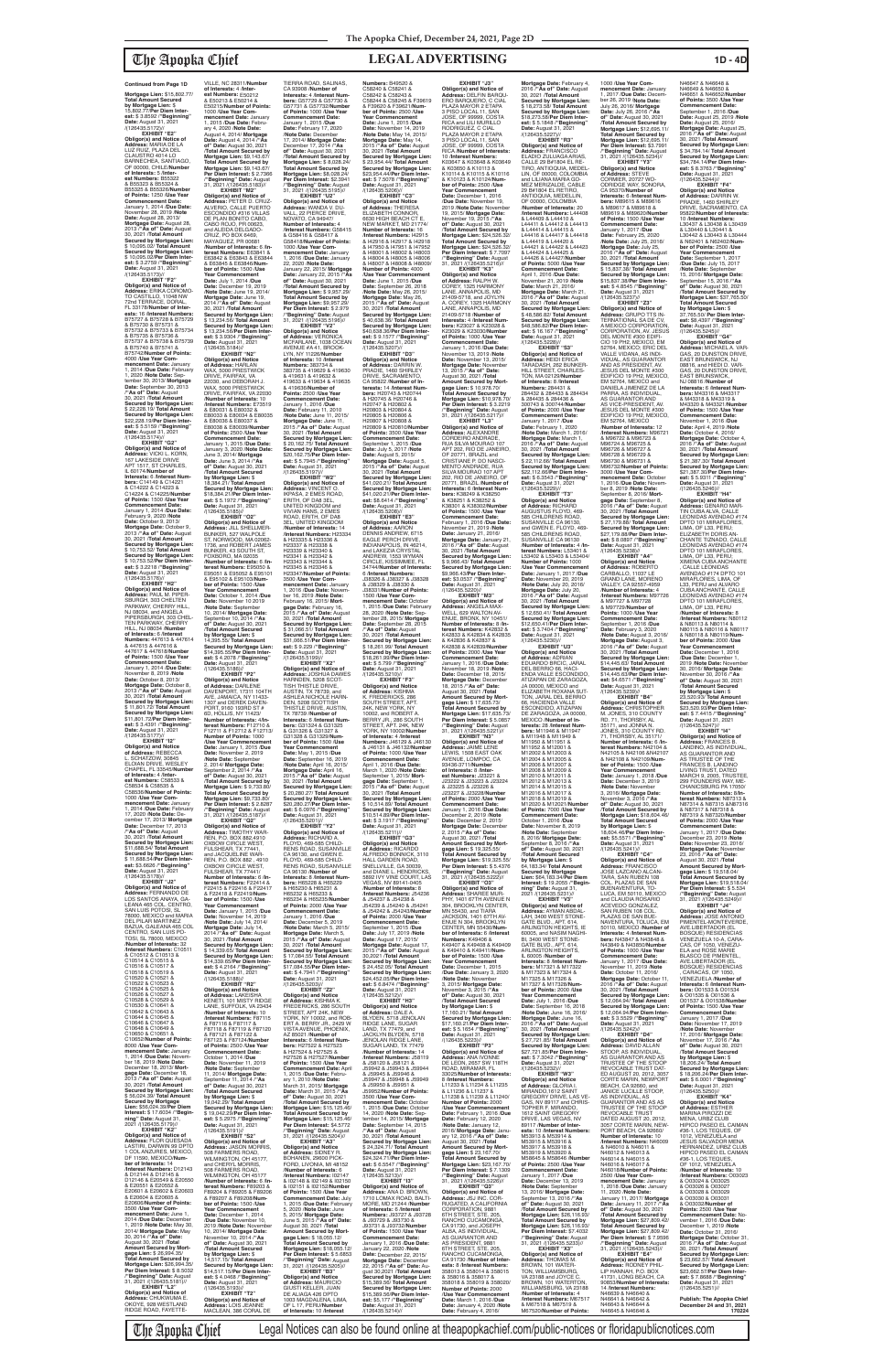The Apopka Chief Legal Notices can also be found online at theapopkachief.com/public-notices or floridapublicnotices.com

**The Apopka Chief, December 24, 2021, Page 3D**

**THE NINTH JUDICIAL CIR-CUIT IN AND FOR ORANGE COUNTY, FLORIDA**

**CASE NO.: 2021-CP-003921-O PROBATE DIVISION** 

torney are set forth below. All creditors of the dece-AFTER THE DATE OF THE FIRST PUBLICATION OF THIS NOTICE. **ALL CLAIMS NOT FILED WITHIN THE TIME PERIODS SET FORTH IN SECTION 733.702, FLORIDA STAT-UTES, WILL BE FOREVER BARRED. NOTWITHSTANDING** 

All other creditors of the de-cedent and other persons having claims or demands against<br>decedent's estate must file<br>their claims with this court<br>WITHIN THREE (3) MONTHS

**THE TIME PERIODS SET FORTH ABOVE, ANY CLAIM FILED TWO (2) YEARS OR MORE AFTER THE DECE-DENT'S DATE OF DEATH IS BARRED.**<br>The date of first publication

of this notice is December 24, 2021.

Christin Meredith White 174 West Orange Street Apopka, Florida 32703 Personal Representative

GRACE ANNE GLAVIN, **ESQUIRE** Florida Bar No.: 350605 GRACE ANNE GLAVIN, P.A. 1511 East State Road 434, Suite 2049 Winter Springs, FL 32708 Phone: (407) 699-1110 Email:

graceanne22@msn.com Attorney for Personal Representative **Publish: The Apopka Chief December 24 and 31, 2021 170240**

FORD VIN: 1FTEW1EFXGKF60369. Lien Amt: \$695.00. 2020 NISS VIN: 3N1CP5DV4LL483000. Lien Amt: \$695.00. Lienor/<br>MK Motorsports LLC 5654 S Orange Blossom Trl Ste B Orlando,<br>FL 407-574-4264. 2008 HOND VIN: 2HGFG12858H542380.<br>Lien Amt: \$695.00. Lienor/Grease Lightning Auto Corp. 6 5F53A7113395. Lien Amt: \$695.00. Lienor/Robinson's Paint & Body Shop, Inc 2201 W Church St Orlando, FL 407-459- 6705. 2013 MERZ VIN: WDDHF5KB3DA719309. Lien Amt: \$8936.77. Lienor/Atlantic Auto World LLC 2010 W Washington St Ste A Orlando, FL 407-843-0300. 2012 HYUN VIN: KMHE-C4A40CA023357. Lien Amt: \$5995.00. Lienor/El Compay Tire & Shop LLC 5300 N Pine Hills Rd Orlando, FL 407-437-6080. 2018 NISSAN VIN: 1N4AL3AP4JC152877. Lien Amt: \$695.00. Lienor/Casey Auto Repair 1325 W. Washington, Unit A- 8 Orlan-<br>do, FL 407-486-3435. 2008 FORD VIN: 1ZVHT80N385201066.<br>Lien Amt:\$695.00. Lienor/Los Chinos Auto Repair Inc 1455<br>W Landstreet Rd Ste 401 Orlando, FL 718-730-2721 NISS VIN: 3N1CE2CP6FL376784. Lien Amt: \$695,00. Lienor/ Bernie Auto Repair, LLC. 910 Santa Anita St Orlando, FL 407- 760-2297. 2001 LEXS VIN: JT8BD69S910145350. Lien Amt:<br>\$695.00. 2007 MERZ VIN: 4JGBF71E77A147300. Lien Amt:<br>\$695.00. Lienor/L Desir Auto Repairs Corporation. 3610 Old<br>Winter Garden Rd Orlando, FL 407-236-6579. 2008 MERZ VIN WDDGF54X68R036435. Lien Amt: \$695.00. Lienor/Julian Mal-donado LLC. 397 Enterprise St Ste H Ocoee, FL 352-874-8674. Sale Date: January 10, 2022, 10:00 AM. At Mid Florida Lien &<br>Title Service LLC. 3001 Aloma Ave. Winter Park FL 32792. Said<br>vehicle(s) may be redeemed by satisfying the lien prior to sale<br>date. You have the right to a heari date by filing a demand for hearing in the circuit court. Owner<br>has the right to recover possession of vehicle by posting a bond in accordance with F.S. 559.917. Any proceeds in excess of the amount of the lien will be deposited with the Clerk of Circuit Court in the county where the vehicle is held. **Publish: The Apopka Chief December 24, 2021** 170246

| <b>NOTICE OF PUBLIC SALE</b>                                     |
|------------------------------------------------------------------|
| <b>BARTLETT TOWING, INC</b> gives Notice that on JANUARY 07,     |
| 2022 at 08:30 AM the following vehicles(s) may be sold by public |
| sale at 2252 APOPKA BLVD, STE B, APOPKA, FL 32703 to             |
| satisfy the lien for the amount owed on each vehicle for any     |
| recovery, towing, or storage services charges and administrative |

**December 24, 2021**

**1G8AJ52F74Z208808 2004 STRN**

**Decemeber 24, 2021**

**170244**

**NOTICE OF PUBLIC SALE: ACE TRANSPORTATION SYSTEMS DBA ACE WRECKER**<br>gives notice that on 01/05/2022 at 08:00 AM the following<br>vehicles(s) may be sold by public sale at 5601 SOUTH ORANGE<br>BLOSSOM TRAIL, ORLANDO, FL 32839 to satisfy the lien for the amount owed on each vehicle for any recovery, towing, or storage services charges and administrative fees allowed pursuant to Florida statute 713.78.

| rcuit | 1B3HB28B58D653198                            | 2008 | <b>DODG</b> |
|-------|----------------------------------------------|------|-------------|
| e bv  | LEHTCK018GR000481                            | 2016 | <b>RIYA</b> |
| eeds  | KNDPN3AC4H7235675                            | 2017 | KIA         |
| ı the | SERIAL- JE1530569911 9999 CLUB CAR GOLF CART |      |             |
|       | December 24, 2021                            |      |             |
| 0.00  |                                              |      | 170245      |

NOTICE OF PUBLIC SALE: JL TOWING gives Notice of Fore-<br>closure of Lien and intent to sell this vehicle on JANUARY 16,<br>2022, at 08:00:00 AM at 605 Ferguson Dr Orlando, FL 32805,<br>407-802-8600 pursuant to subsection 713.78 of or all bids.

BJ'S Towing reserves the right to accept or reject any and all<br>bids. BJ'S Towing reserves the right to bid. Bidding begins at<br>the amount owed. All Vehicle(s) are sold as is, no warranties and no guarantees of title(s). Vehicle(s) may be seen the day before the sale From 10:00 a.m. to 3:00 p.m. only. Please call (407) 886-0568 for further info.

The personal property of Suntrust Bank and Curtis Tinkes, com-<br>prising one 1980 EMBA Mobile Home, VIN GDA1AL29802561,<br>Title Number 17964868, which is located at 1103 Smathers<br>Ave., Lot 3231, Orlando, FL 32825, and its cont at 8403 Millnockett Lane, Orlando FL 32825, on Thursday, Janu-ary 6, 2022, at 10:00 A.M. **December 24 and 31, 2021**

**YEAR MAKE VIN**<br>2006 NISSAN 1N4BA41E96C807556<br>2002 TOYOTA 4T1BF28B42U210004 2002 TOYOTA 4T1BF28B42U210004

**IN THE CIRCUIT COURT OF**  dent and other persons having claims or demands against the decedent's estate on whom a copy of this notice is required<br>to be served must file their<br>claims with this court WITHIN<br>THE LATER OF THREE (3) MONTHS AFTER THE TIME OF FIRST PUBLICATION OF THIS NOTICE OR THIRTY (30) DAYS AFTER THE DATE OF SERVICE OF A COPY OF THIS NOTICE ON THEM. dent and other persons having claims or demands against NOTWITHSTANDING THE TIME PERIODS SET

**NOTICE UNDER FICTITIOUS NAME LAW PURSUANT TO SECTION 865.09, FLORIDA STATUTES** NOTICE IS HEREBY GIVEN that the undersigned, desiring<br>to engage in business under<br>the fictitious name of

recovery, towing, or storage services charges and administrative fees allowed pursuant to Florida statute 713.78. **5YFBU4EE1DP222759 2013 TOYT** is", with no guarantees, either expressed or implied. **December 24, 2021**

**IN RE: ESTATE OF DONNIE RAY WHITE, Deceased. Publish: The Apopka Chief December 24, 2021**

**NOTICE TO CREDITORS** The administration of the estate of DONNIE RAY WHITE, deceased, whose<br>date of death was September<br>23, 2021, is pending in the Cir-<br>cuit Court for Orange County, Florida, Probate Division, the address of which is Clerk of the Circuit Court, Probate Divi-sion, 425 N. Orange Avenue, #340, Orlando, FL 32801. The name and address of the personal representative and the personal representative's at-**170234 FICTITIOUS NAME LAW PURSUANT TO SECTION 865.09, FLORIDA STATUTES** NOTICE IS HEREBY GIVEN

| 170243                                                                                                                                                                                                                                                                                                                                                                                                                                                                                  |                                                                                                                                                                                                                                                                                                                                                                                                                                                                                                                                                                                                                                                    |                                                                                                                                                                                                                                                                                                                                                                                                                                                                                                                                                             |
|-----------------------------------------------------------------------------------------------------------------------------------------------------------------------------------------------------------------------------------------------------------------------------------------------------------------------------------------------------------------------------------------------------------------------------------------------------------------------------------------|----------------------------------------------------------------------------------------------------------------------------------------------------------------------------------------------------------------------------------------------------------------------------------------------------------------------------------------------------------------------------------------------------------------------------------------------------------------------------------------------------------------------------------------------------------------------------------------------------------------------------------------------------|-------------------------------------------------------------------------------------------------------------------------------------------------------------------------------------------------------------------------------------------------------------------------------------------------------------------------------------------------------------------------------------------------------------------------------------------------------------------------------------------------------------------------------------------------------------|
| IN THE CIRCUIT COURT,<br>IN AND FOR<br><b>ORANGE COUNTY.</b><br><b>FLORIDA</b><br><b>CASE No.: 2021-CA-</b><br>008903-0<br><b>ESPINEL'S CORP.</b><br>Plaintiff,<br>VS.<br><b>JOHN J. MCCAUGHEY,</b><br><b>PATRICIA RIEDEL AND</b><br><b>LORRI DALEY,</b><br>Defendant,<br><b>NOTICE OF ACTION</b><br>TO:<br><b>PATRICIA RIEDEL AND</b><br><b>LORRI DALEY</b><br>YOU ARE NOTIFIED that<br>an action to quiet and reform<br>the title on the following real<br>property in Orange County, | Florida:<br>Lot 351, Charlin Park Sixth<br>Addition, according to the<br>Plat thereof as recorded<br>in Plat Book 2, Page 147,<br>of the Public Records of<br><b>Orange County, Florida</b><br>a/k/a 7505 Charlin Pkwy.<br>Orlando, FL 32822.<br>has been filed against you<br>and you are required to serve<br>a copy of your written de-<br>fenses, if any, to it on Isaac<br>Manzo, of Manzo & Associ-<br>ates, P.A., Plaintiff's attorney,<br>whose address is 4767 New<br>Broad Street, Orlando, FL<br>32814, telephone number (407)<br>514-2692, within 30 days of the<br>first publication date, and file<br>the original with the Clerk of | this Court either before service<br>on Plaintiff's attorney or imme-<br>diately thereafter; otherwise a<br>default will be entered against<br>you for the relief demanded in<br>the Complaint or petition.<br>Dated this 2ND day of<br>December 2021.<br><b>Tiffany Moore Russell</b><br>Clerk of the Circuit Court<br>By: Stan Green<br>As Deputy Clerk<br><b>CIRCUIT COURT SEAL</b><br>Civil Division<br>425 N. Orange Avenue<br>Room 350<br>Orlando, Florida 32801<br><b>Publish: The Apopka Chief</b><br>December 10, 17, 24, and<br>31, 2021<br>170163 |
| IN THE NINTH JUDICIAL<br><b>CIRCUIT COURT FOR OR-</b><br><b>ANGE COUNTY, FLORIDA</b><br><b>PROBATE DIVISION</b><br>File No 2021-CP-003957-O<br>IN RE: ESTATE OF<br><b>BARBARA DIANE GILLHAM</b><br>Deceased.                                                                                                                                                                                                                                                                            | decedent's estate on whom a<br>copy of this notice is required<br>to be served must file their<br>claims with this court ON OR<br>BEFORE THE LATER OF 3<br>MONTHS AFTER THE TIME<br>OF THE FIRST PUBLICA-<br>TION OF THIS NOTICE OR<br>30 DAYS AFTER THE DATE<br>OF SERVICE OF A COPY OF                                                                                                                                                                                                                                                                                                                                                           | FORTH ABOVE, ANY CLAIM<br>FILED TWO (2) YEARS OR<br>MORE AFTER THE DECE-<br>DENT'S DATE OF DEATH IS<br>BARRED.<br>The date of first publica-<br>tion of this notice is: Decem-<br>ber 24, 2021.                                                                                                                                                                                                                                                                                                                                                             |

**YEAR MAKE**<br>2006 NISSAN

**170249**

**FORD 2014 2FMDK3JC5EBB61810 December 24, 2021 170255**

#### **CHRY 2006 2A4GP54L26R846070 December 24, 2021**

**170227**

#### **NOTICE OF SALE PURSUANT TO F.S. 713.78 FOR SALE**

at 12:00 p.m. on Tues- on 14TH DAY OF JANUARY, 2022 at 10:00 a.m., at **BJ'S TOW**day, January 4, 2022, **ING SERVICE**, 670 E. Mason Ave., Apopka, FL 32703, the fol-<br>and will be held in the lowing vehicle(s) will be sold for cash to the highest bidder:

2012 CHRYSLER 2C3CCACG4CH206431 2010 NISSAN 3N1BC1CP7AL402376

BJ'S Towing reserves the right to accept or reject any and all<br>bids. BJ'S Towing reserves the right to bid. Bidding begins at<br>the amount owed. All Vehicle(s) are sold as is, no warranties<br>and no guarantees of title(s). Veh

**170252**

# **NOTICE OF SALE PURSUANT TO F.S. 713.78 FOR SALE**

On 21ST DAY OF JANUARY, 2022 at 10:00 a.m., at **BJ'S TOW-ING SERVICE,** 670 E. Mason Ave., Apopka, FL 32703, the fol-lowing vehicle(s) will be sold for cash to the highest bidder:

| 2014 | MITS         | ML32A3HJ3EH024387 |
|------|--------------|-------------------|
| 2010 | <b>HONDA</b> | 5FNRL3H43AB065581 |
| 2002 | <b>FORD</b>  | 1FAFP36352W343255 |

**NOTICE OF SALE OF ABANDONED PROPERTY**

**170259**

POSTED MAY HAVE ALREADY BEEN RELEASED AND NOT ELIGIBLE FOR SALVAGE SALE.

Terms of the sale are CASH. No checks will be accepted. Seller<br>reserves the right to final bid. ALL SALES ARE FINAL. No re-<br>funds will be made. Vehicle(s)/ vessel(s) are sold "as is", "where

**IN THE CIRCUIT COURT OF THE 9th JUDICIAL CIRCUIT, IN AND FOR ORANGE COUNTY, FLORIDA Case No.: 2021-DR-010981-0 Division: 30 RICARDO LEON, Petitioner, And PABLA CECILIA BARRIOS DE LAS RANS, Respondent, NOTICE OF ACTION FOR DISSOLUTION OF MARRIAGE (NO CHILD OR FINANCIAL SUPPORT) TO: PABLA CECILIA BAR-RIOS DE LA RANS 734 Park Manor Drive Orlando Florida 32825 YOU ARE NOTIFIED** that an action for dissolution of marriage has been filed against<br>you and that you are required<br>to serve a copy of your written defenses, if any, to it on RICARDO LEON whose address is 734 Park Manor Drive Orlando Florida 32825 on or<br>before 1/27/2022, and file the<br>original with the clerk of this Court at Att: Domestic Rela-tions 425 North Orange Avenue Orlando Florida 32801, before service on Petitioner or immediately thereafter. **If you fail to do so, a default may be entered against you for the relief demanded in the**  petition.<br> **Copies of all court docu-**<br> **ments in this case, includ-**<br> **ing orders, are available**<br> **at the Clerk of the Circuit<br>
Court's office. You may review these documents upon request. You must keep the**  Clerk of the Circuit Court's<br>office notified of your cur-<br>rent address. (You may file<br>Notice of Current Address, **Florida Supreme Court Ap-proveda Family Law Form 12.915.) Future papers in this lawsuit will be mailed to the address on record at the**  clerk's office. **WARNING: Rule 12.285, Florida Family Law Rules of Procedure, requires certain automatic disclosure of documents and information. Failure to comply can result in sanctions, includ-ing dismissal or striking of pleadings.** Dated: 12/11/2021 Tiffany M. Russell Clerk of Court CLERK OF THE CIRCUIT COURT By: JUAN VAZQUEZ CIRCUIT COURT SEAL Deputy Clerk **Publish: The Apopka Chief December 24, 31, 2021 January 7 and 14, 2022 170241 IN THE CIRCUIT COURT IN AND FOR THE 9th JUDICIAL CIRCUIT, IN AND FOR ORANGE COUNTY, FLORIDA PROBATE DIVISION File Number: 2021-CP-003235-O IN RE: ESTATE OF VIOLET R. HOLLOWELL, Deceased. NOTICE TO CREDITORS** The administration of the estate of Violet R. Hollowell, deceased, whose date of death was August 10, 2021, is pending in the Circuit Court for Orange County, Florida,<br>Probate Division, the address<br>of which is 425 N. Orange Av-<br>enue, #340, Orlando, Florida<br>32801. The name and address<br>of the personal representative and the personal representative's attorney are set forth below. All creditors of the decedent and other persons having claims or demands against the decedent's estate on whom a copy of this notice is required<br>to be served must file their<br>claims with this court ON OR<br>BEFORE THE LATER OF 3 MONTHS AFTER THE TIME OF THE FIRST PUBLICA-TION OF THIS NOTICE OR 30 DAYS AFTER THE DATE OF SERVICE OF A COPY OF THIS NOTICE ON THEM. All other creditors of the decedent and other persons having claims or demands<br>against the decedent's estate<br>must file their claims WITHIN<br>3 MONTHS AFTER THE<br>DATE OF THE FIRST PUB-<br>LICATION OF THIS NOTICE. ALL CLAIMS NOT FILED WITHIN THE TIME PERI-ODS SET FORTH IN FLOR-IDA STATUTES SECTION 733.702 WILL BE FOREVER BARRED. NOTWITHSTANDING THE TIME PERIODS SET FORTH ABOVE, ANY CLAIM<br>FILED TWO (2) YEARS OR<br>MORE AFTER THE DECE-<br>DENT'S DATE OF DEATH IS<br>BARRED. The date of first publication of this notice is December 24, 2021. Personal Representative: Carlos Rogers<br>2310 Oldfield Drive Orlando, Florida 32837 Attorney for Personal Representative: Jennifer B. Levy, Esq. Florida Bar No: 0032717 5401 S. Kirkman Rd. Ste. 310 Orlando, Florida 32819 ואו הדי ובו<br>E-mail: iblevv@iblevvlaw.com E-mail: jblevy@jblevylaw.com **Publish: The Apopka Chief December 24 and 31, 2021 170248 IN THE CIRCUIT COURT FOR ORANGE COUNTY, FLORIDA PROBATE DIVISION File No. 2021-CP-003949-O IN RE: ESTATE OF JAMES WHITHURST Deceased. NOTICE TO CREDITORS** The administration of the es-tate of **JAMES WHITHURST,**  deceased, whose date of death was August 12, 2021, is pending in the Circuit Court for ORANGE County, Florida, Probate Division, the address of which is 425 N Orange Ave, Orlando, FL 32801. The names and addresses of the personal representative and the personal representative's attorney are set forth below. All creditors of the decedent and other persons having claims or demands against decedent's estate on whom a copy of this notice is required to be served must file their<br>claims with this court ON OR<br>BEFORE THE LATER OF 3 MONTHS AFTER THE TIME OF THE FIRST PUBLICA-TION OF THIS NOTICE OR 30 DAYS AFTER THE DATE OF SERVICE OF A COPY OF THIS NOTICE ON THEM. All other creditors of the decedent and other persons having claims or demands against decedent's estate must file their claims with this court WITHIN 3 MONTHS AFTER THE DATE OF THE FIRST PUBLICATION OF THIS NO-TICE. ALL CLAIMS NOT FILED WITHIN THE TIME PERI-ODS SET FORTH IN FLOR-IDA STATUTES SECTION 733.702 WILL BE FOREVER BARRED.<br>NOTWITH STANDING THE TIME PERIODS SET FORTH ABOVE, ANY CLAIM FILED TWO (2) YEARS OR MORE AFTER THE DECE DENT'S DATE OF DEATH IS **BARRED** The date of first publication of this notice is December 24, 2021. ..<br>Personal Representative **NANCY LEIMBACH** 1085 TWIN OAKS CIR OVIEDO, Florida 32765 Attorney for Personal **Representative STEPHANIE VOLLRATH** Attorney Florida Bar Number: 83355 Vollrath Law PA 1757 W. Broadway, Suite 3 Oviedo, Florida 32765 Telephone: (407) 366-0087 E-Mail: stephanie@vollrath-law.com Secondary E-Mail: katie@vollrath-law.com **Publish: The Apopka Chief December 24 and 31, 2021** the fictitious name of **Reduced Flips :** located at 1707 Orlando Cen-tral Pkwy Ste 430 : Orange County in the City of Orlando : Florida, 32809-5783 intends to register the said name with the Division of Corporations of the Florida Department of State, Tallahassee, Florida. Dated at Orlando Florida, this December day of 17, 2021 USA Capital Group LLC **Publish: The Apopka Chief December 24, 2021 170235 IN THE CIRCUIT COURT IN AND FOR ORANGE COUNTY, FLORIDA PROBATE DIVISION CASE NO. 48-2021-CP-003325-O IN RE: Estate of FAYE P. ODOM a/k/a FAYE PAYNE ODOM deceased NOTICE TO CREDITORS**<br>
THE ADMINISTRATION<br>
od the estate of FAYE P.<br>
ODOM a/k/a FAYE PAYNE<br>
ODOM, deceased, File Num-<br>
ber 48-2021-CP-003325-O is pending in the Circuit Court for Orange County, Florida, Probate Division, the address of which is 425 N. Orange Avenue, Suite 340, Orlando, FL 32801. The name of the rsonal representative and personal representative's attorney are set forth below.<br>ALL INTERESTED PER-ALL INTERESTED PER-SONS ARE NOTIFIED THAT: All known or reasonably ascertainable, including contingent creditors of the dece-dent's estate on whom a copy of this notice is served within<br>three (3) months after the date<br>of the first publication of this<br>notice must file their claims with this Court WITHIN THE LATER OF THREE MONTHS AFTER THE DATE OF THE FIRST PUBLICATION OF THIS NOTICE OR THIRTY DAYS AFTER THE DATE OF SERVICE OF A COPY OF THIS NOTICE ON THEM. All other creditors of the decedent and persons having claims or demands against the decedent's estate must file their claims with this court<br>WITHIN THREE MONTHS AFTER THE DATE OF THE FIRST PUBLICATION OF THIS NOTICE. ALL CLAIMS DEMANDS AND OBJECTIONS NOT SO FILED WILL BE FOREVER BARRED. The date of the first publication of this Notice is December 17, 2021. Personal Representative: PATRICK DANIEL ODOM P.O. Box 279 Plymouth, FL 32768 Attorney for Personal Representative: GEORGE C. KELLEY, ESQ. Florida Bar No. 098523 P.O. Box 1132 Apopka, Florida 32704-1132 Telephone: 407 886 2130 Email: attorney@gckelleylaw.com<br>Publish: The Apopka Chief **Publish: The Apopka Chief December 17 and 24, 2021 170212 IN THE CIRCUIT COURT OF THE NINTH JUDICIAL CIRCUIT, IN AND FOR ORANGE COUNTY, FLORIDA Case No: 2021-DR-13715-0 Danut Sandulescu, Petitioner and Adriana Anna Sandulescu Respondent. NOTICE OF ACTION FOR DISSOLUTION OF MAR-RIAGE OR PROPERTY TO: Adriana Anna Sandulescu 7686 Sugar Bend Drive Orlando, Florida 32819 DATED** on November 23, **YOU ARE NOTIFIED** that an action for dissolution of mar-<br>riage has been filed against you and that you are required to serve a copy of your writ-ten defenses, if any, to it on Danut Sandulescu whose address is 7686 Sugar Bend Drive, Orlando, Florida 32819 on or before 01/13/2022, and file the original with the clerk<br>of this Court at 425 N. Orange Ave, Orlando FL 32801 before service on Petitioner or im-mediately thereafter. **If you fail to do so, a default may be entered against you for the relief demanded in the petition.** The action is asking the court to decide how the follow-ing real or personal property should be divided: {If applicable, insert the legal description of real property,<br>a specific description of personal property, and the name of the county in Florida where the property is located} None. **Copies of all court documents in this case, including orders, are available at the Clerk of the Circuit**  at the Clerk of the Circui<br>Court's office. You may re**view these documents upon request.** You must keep the Clerk of<br>the Circuit Court's office<br>notified of your current ad-<br>dress. (You may file Desig**nation of Current Mailing and E-Mail Address, Florida Supreme Court Approved Family Law Form 12.915.) Future papers in this lawsuit will be mailed or e-mailed to the address(es) on record at**  the clerk's office.<br>WARNING: Rule 12.285, **Florida Family Law Rules of Procedure, requires cer-tain automatic disclosure of documents and information. Failure to comply can result in sanctions, including dismissal or striking of pleadings.** Dated: 11/ 18/ 2021. Tiffany M. Russell CLERK OF THE CIRCUIT COURT By: **Felicia Sanders CIRCUIT COURT SEAL** Deputy Clerk **Publish: The Apopka Chief December 3, 10, 17, 24, 2021 170116** Clerk of the Circuit Court By: Stan Green Deputy Clerk **Civil Division 425 N. Orange Avenue Room 350 Orlando, Florida 32801 Publish: The Apopka Chief December 17 and 24, 2021** 2004 LEXUS JTHBN36FX40162455 2000 BMW WBADP634XYBV64203 2009 DODGE 1D3HB16P59J506204 2014 HONDA JH2SC68N3EK000323 2012 HYUNDAI 5NPEC4AC4CH350557 1999 CHEVROLET 2G1WL52M0X9211464 2011 KIA KNDPB3A27B7014790 2003 FORD 1FAFP53U83A141985 2010 DODGE 1B3CB4HA5AD605462<br>2007 TOYOTA 5TFRV58107X009382 2007 TOYOTA 5TFRV58107X009382 2002 HONDA 1HGEM21902L026202 2015 HONDA 1HGCR2F58FA179684 2005 HONDA 1HGCM56405A044205 2009 MAZDA JM1BK323691202196 TERMS OF THE SALE ARE CASH. NO CHECKS WILL BE ACCEPTED. SELLER RESERVES THE RIGHT TO FINAL<br>BID. ALL SALES ARE FINAL. NO REFUNDS WILL BE MADE.<br>VEHICLE(S)/ VESSEL(S) ARE SOLD "AS IS", "WHERE IS",<br>WITH NO GUARANTEES, EITHER EXPRESSED OR IMPLIED. **December 24, 2021 170257**

 **170256**

NOTICE OF PUBLIC SALE<br>SERVICE, INC., 2022 AT O700 AT JOHNSON'S WRECKER<br>SERVICE, INC., 580 WILMER AVE., ORLANDO, FLORIDA<br>22808, TELEPHONE 407-293-2540, THE FOLLOWING VE-<br>HICLE (S) WILL BE SOLD FOR CASH. SOME OF THE VE-<br>HICL **170162**

All creditors of the dece-

#### **NOTICE TO CREDITORS** The administration of the estate of BARBARA DIANE GILLHAM, deceased, whose date of death was April 4, 2021, is pending in the Cir-cuit Court for Orange County, Florida, Probate Division, the address of which is 425 North Orange Avenue, Room #340, Orlando, FL 32801. The names and addresses of the personal representative and the personal representative's attorney are set forth below. THIS NOTICE ON THEM. All other creditors of the decedent and other persons having claims or demands<br>against decedent's estate<br>must file their claims with this<br>court WITHIN 3 MONTHS<br>AFTER THE DATE OF THE<br>FIRST PUBLICATION OF<br>THIS NOTICE. ALL CLAIMS NOT FILED WITHIN THE TIME PERI-ODS SET FORTH IN FLOR-IDA STATUTES SECTION 733.702 WILL BE FOREVER

Pursuant to Florida Statute 713.585, Sals Certified Auto Care will sell at public sale for cash the following described vehicle(s) located at below address to satisfy a claim of lien: 2008 DODGE, VIN: 2D4FV47T28H261076, Lien amt. \$1,969.20. OWNER: RHONDA HAYNES; Location of Vehicle: 1029 Tilden<br>Ave., Apopka, FL 32703. Sale Date: January 14, 2022, at 9:00<br>a.m., at Sal's Certified Auto Care,1029 Tilden Ave., Apopka, FL 32703. Said vehicle(s) may be redeemed by satisfying the lien prior to sale date. You have the right to a hearing at any time<br>prior to sale date by filing a demand for hearing in the circuit.<br>Count. Owner has the right to recover possession of vehicle by<br>posting a bond in accordance Clerk of Circuit Court in the county where the vehicle is held **Publish: The Apopka Chief December 24, 2021 170242**

BARRED.

Personal Representative: Dale Gillham 5113 Tuscan Oak Dr. Orlando, FL 32839

Attorney for Personal Representative: Hallie L. Zobel Florida Bar No. 0748218 Email Address: hzobel@cplspa.com<br>CPLS\_P A CPLS, P.A. 201 E. Pine Street, Suite 445 Orlando, Florida 32801

**Publish: The Apopka Chief December 24 and 31, 2021**

**170226**

**NOTICE UNDER FICTITIOUS NAME LAW PURSUANT TO SECTION 865.09, FLORIDA STATUTES** NOTICE IS HEREBY GIVEN that the undersigned, desiring<br>to engage in business under<br>the fictitious name of **Sweet Creation Candle Bar :** located at 2164 Platinum Rd Ste D : Orange County in the City of Apopka : Florida, 32703-7764 intends to register the said name with the Division of Corporations of the Florida Department of State, Tallahassee, Florida. Dated at Apopka Florida, this December day of 17, 2021 Blaq Luxury Collection LLC **Publish: The Apopka Chief December 24, 2021**

**170233**

**Divinely Restored Pathways :** located at 783 Ayden Oak Ln

: Orange County in the City of Ocoee : Florida, 34761- 4446 intends to register the said name with the Division of Corporations of the Florida

Department of State, Tallahas-see, Florida. Dated at Ocoee Florida, this December day of 17, 202 Divinely Restored For Destiny Inc

**NOTICE UNDER** 

that the undersigned, desiring to engage in business under

**December 24, 2021 170253** of the county in Florida where **170221**

**IN THE CIRCUIT COURT OF THE 9TH JUDICIAL CIR-CUIT, IN AND FOR ORANGE COUNTY, FLORIDA GENERAL JURISDICTION DIVISION** Case No. 2021-CA-3420 JAMES H. SCHLURAFF, as Trustee of the James H. Schluraff Trust, under Trust<br>Agreement restated in entirety on July 14, 2015, **Plaintiff JAMES SAM VINCENT a/k/a** JAMES SAM VINCENT a/k/a<br>SAM VINCENT a/k/a JAMES<br>SAMUEL VINCENT, a di-<br>vorced man; CAA SPORTS<br>LLC; UNITED STATES OF<br>AMERICA, DEPARTMENT LLC; UNITED STATES OF<br>AMERICA, DEPARTMENT<br>OF TREASURY – INTERNAL REVENUE SERVICE, a Unit-ed States agency; FAIRWAY COVE HOMEOWNERS' AS-SOCIATION, INC., a Florida<br>corporation not for profit; and METROWEST MASTER AS-SOCIATION, INC., a Florida<br>corporation not for profit; LISA<br>MARISA VINCENT, a divorced woman; UNKNOWN SPOUSE OF JAMES SAM VINCENT; UNKNOWN TENANT, LES-SEE OR CONTRACTOR IN POSSESSION NO. 1 and UN-KNOWN TENANT, LESSEE **KNOWN TENANT, LESSEE<br>OR CONTRACTOR IN POS-**SESSION NO. 2 Defendants. **NOTICE OF ACTION TO:** LISA MARISA VINCENT 6727 Fairway Cove Dr. Orlando, FL 32835 **YOU ARE NOTIFIED** that an action to foreclose a mort-gage on the following property in Orange County, Florida: **Lot 24, FAIRWAY COVE, according to the plat thereof as re-Pages 59 through 61, Public Records of Or-ange County, Florida. Address: 62727 Fairway Cove Drl, Orlando FL 32835** has been filed against you in<br>the Circuit Court of the 9th Judicial Circuit, in and for Orange County, Florida (JAMES H. SCHLURAFF, as Trustee of the James H. Schluraff Trust, under Trust Agreement restated in entirety on July 14, 2015 v. JAMES SAM VIN-CENT a/k/a SAM VINCENT<br>a/k/a JAMES SAMUEL VIN-<br>CENT, a divorced man;; Case<br>No. 2021-CA-3420). You are required to serve a copy of your written defenses, if any, to the action on the plaintiff's attorney, whose name and address is: Christopher M. Hamilton, Esq., **MESTDAGH WALL & HAMILTON, PA,** 280 West Canton Ave., Ste. 110, Winter Park, Florida 32789, on or before the day that is 30<br>days after the first appearance<br>of this notice, and file the original with the clerk of this court either before service on the plainiff's attorney or immedi-dately thereafter; otherwise a default will be entered against you for the relief demanded in the complaint or petition. 2021. **TIFFANY MOORE RUSSELL,**

**corded in Plat Book 21,** 

**170210**

| YEAR | <b>MAKE</b>     | VIN#              |
|------|-----------------|-------------------|
| 2010 | <b>HYUNDAI</b>  | KMHDU4AD6AU944079 |
| 2000 | <b>HONDA</b>    | JHMCG669XYC032755 |
| 2004 | <b>NISSAN</b>   | JN8AZ08W34W321055 |
| 2016 | <b>HONDA</b>    | 2HGFC1F36GH654503 |
| 2004 | <b>NISSAN</b>   | 5N1ED28T04C650984 |
| 2014 | JEEP            | 1C4PJLCB8EW232988 |
| 2002 | <b>NISSAN</b>   | JN1DA31D42T446822 |
| 2003 | <b>INFINITI</b> | JNKCV54E23M220964 |
| 2004 | LEXUS           | JTHBN36FX40162455 |

NOTICE OF PUBLIC SALE: JL TOWING gives Notice of Fore-<br>closure of Lien and intent to sell this vehicle on JANUARY 22,<br>2022, at 08:00:00 AM at 605 Ferguson Dr Orlando, FL 32805,<br>407-802-8600 pursuant to subsection 713.78 of NOTICE OF PUBLIC SALE<br>SERVICE 7777 06, 2022 AT 0700 AT JOHNSON'S WRECKER<br>SERVICE 7777 NARCOOSSEE ROAD ORLANDO, FL 32822,<br>TELEPHONE 407-293-2540, THE FOLLOWING VEHICLE<br>(S) WILL BE SOLD FOR CASH. SOME OF THE VEHICLES

#### **IN THE CIRCUIT COURT OF THE NINTH JUDICIAL CIRCUIT, IN AND FOR ORANGE COUNTY, FLORIDA CASE NUMBER: 2021-CA-11357-O DIVISION NUMBER: 39** Said property is in the custody of the Sheriff of Orange County. A Complaint for forfeiture has been fi led in the above-styled Court. **I HEREBY CERTIFY** that

**IN RE: FORFEITURE OF \$26,284.00 IN U.S. CUR-RENCY NOTICE OF FORFEITURE COMPLAINT TO: ARIEL DIAZ 12002 CHIVE STREET ORLANDO, FL 32837** and all others who claim an interest in \$26,284.00 in U.S. Currency, which was seized on or about the 14th day of May, this Notice is being served pur-suant to the notice provisions of Florida Statutes 932.701-707, this 13th day of December, 2021. Eric D. Dunlap<br>Florida Bar No. 897477 Florida Bar No. 897477<br>Assistant General Counsel<br>Orange County<br>Sheriff's Office<br>Legal Services<br>P.O. Box 1440 (407) 254-7170 Eric.Dunlap@ocfl .net

Orlando, FL 32802

# 2021, at or near 12010 Chive Street, Orange County, Florida. **Publish: The Apopka Chief December 17 and 24, 2021 170211** Tiffany Moore Russell Orange County<br>Clerk of the Court<br>CLERK OF THE<br>CIRCUIT COURT<br>By: MELISSA RIVERA<br>CIRCUIT COURT SEAL Deputy Clerk

**IN THE CIRCUIT COURT OF THE Ninth JUDICIAL CIRCUIT, IN AND FOR Orange COUNTY, FLORIDA Case No.: 21 DR 14195 Division: 29 Miles Henderson, Petitioner and Mariah Quetel, Respondent. NOTICE OF ACTION FOR DISSOLUTION OF MARRIAGE NO CHILDREN NO PROPERTY TO: Mariah Quetel 1126 NW 16th Ave, ?? YOU ARE NOTIFIED** that an action for Dissolution of Mar-<br>riage No Children No Prop-<br>erty has been filed against<br>you and that you are required to serve a copy of your written defenses, if any, to it on Miles Colin Bertie Henderson, whose address is 2046 Bowen Dr Orlando FL 32822, on or before 1/27/2022, and file the original with the clerk of this Court at 425 North Orange Ave Orlando FL 32801, before service on Petitioner or immediately thereafter. **If you fail to do so, a default may be entered against you for the relief demanded in the**  the property is located} N/A **Copies of all court docu-ments in this case, including orders, are available at the Clerk of the Circuit**  Court's office. You may re-<br>view these documents upon **request. You must keep the Clerk of**  the Circuit Court's office<br>notified of your current ad-<br>dress. (You may file Designation of Current Mailing<br>and E-Mail Address, Florida<br>Supreme Court Approved<br>Family Law Form 12.915.)<br>Future papers in this lawsuit<br>will be the clerk's office.<br>
WARNING: Rule 12.285,<br>
Florida Family Law Rules<br>
of Procedure, requires cer-<br>
tain automatic disclosure<br>
of documents and informa**tion. Failure to comply can result in sanctions, including dismissal or striking of pleadings.** Dated: 12/2/2021.

**petition.** {If applicable, insert the legal description of real property,<br>a specific description of personal property, and the name **Publish: The Apopka Chief December 10, 17, 24 and 31, 2021**

**NOTICE OF SALE OF MOTOR VEHICLE**<br>Pursuant to Florida Statute 713.585, Mid-Florida Lien And<br>Title Service, LLC. Will sell at public sale for cash the follow-<br>ing described vehicle(s) located at lienor's place to satisfy a<br> Park FL 407-671-0000. 2004 SAAB VIN: YS3FB49S541008068. Lien Amt: \$690.00. Lienor/Swedecentral, Inc. 700 Jackson Ave Winter Park, FL 407-599-4900. 2007 FRHT VIN: 1FUJA6CK-<br>X7LX17041. Lien Amt: \$695.00. 2011 VOLV VIN: 4V4NC9E-<br>J3BN529892. Lien Amt: \$3400.00. Lienor/JR Truck Services<br>LLC 9703 Recycle Center Rd Orlando, FL 407-250-4611. 201

#### **NOTICE OF CLAIM OF LIEN AND PROPOSED SALE OF MOTOR VEHICLE**

**CITY OF APOPKA NOTIFICATION OF CITY SPECIAL ELECTION** The City of Apopka will hold a Special Election on Tuesday, March 8, 2022, the same date as the City General Election, where voters in the City of Apopka will have the privilege of voting for candidates for Apopka City Council, Seat 4 Qualifying for candidates for the City and signed by the Special Election will be held during the same qualifying period as the City General Election. Qualifying will begin at 12:00 p.m. on **The Apopka Chief** Monday, December 27, 2021, and will end and will be held in the City Clerk's office, lo-City Clerk's Unice, 10- $\frac{2012}{2010}$ Street, Apopka, Florida, 32703. The Commissioners qualifying fee is \$648.00, based on a salary of \$16,200. The qualifying fee must be paid by check drawn on the candidate's campaign account, payable to the City of Apopka, Campaign Treasurer at the time of qualifying. **Publish: December 17, 2021 December 24, 2021**

**PUBLIC NOTICES** The Apopka Chief **Ph: 407-886-2777 • Fax: 407-889-4121** *LEGALS CAN BE FOUND ON PAGES* **1D - 4D** 

**ACE TRANSPORTATION SYSTEMS ACE:**<br> **ACE TRANSPORTATION SYSTEMS DBA ACE WRECKER**<br>
gives notice that on 01/05/2022 at 08:00 AM the following<br>
vehicles(s) may be sold by public sale at 101 BAY ST, OCOEE,<br>
FL 34761 to satisfy